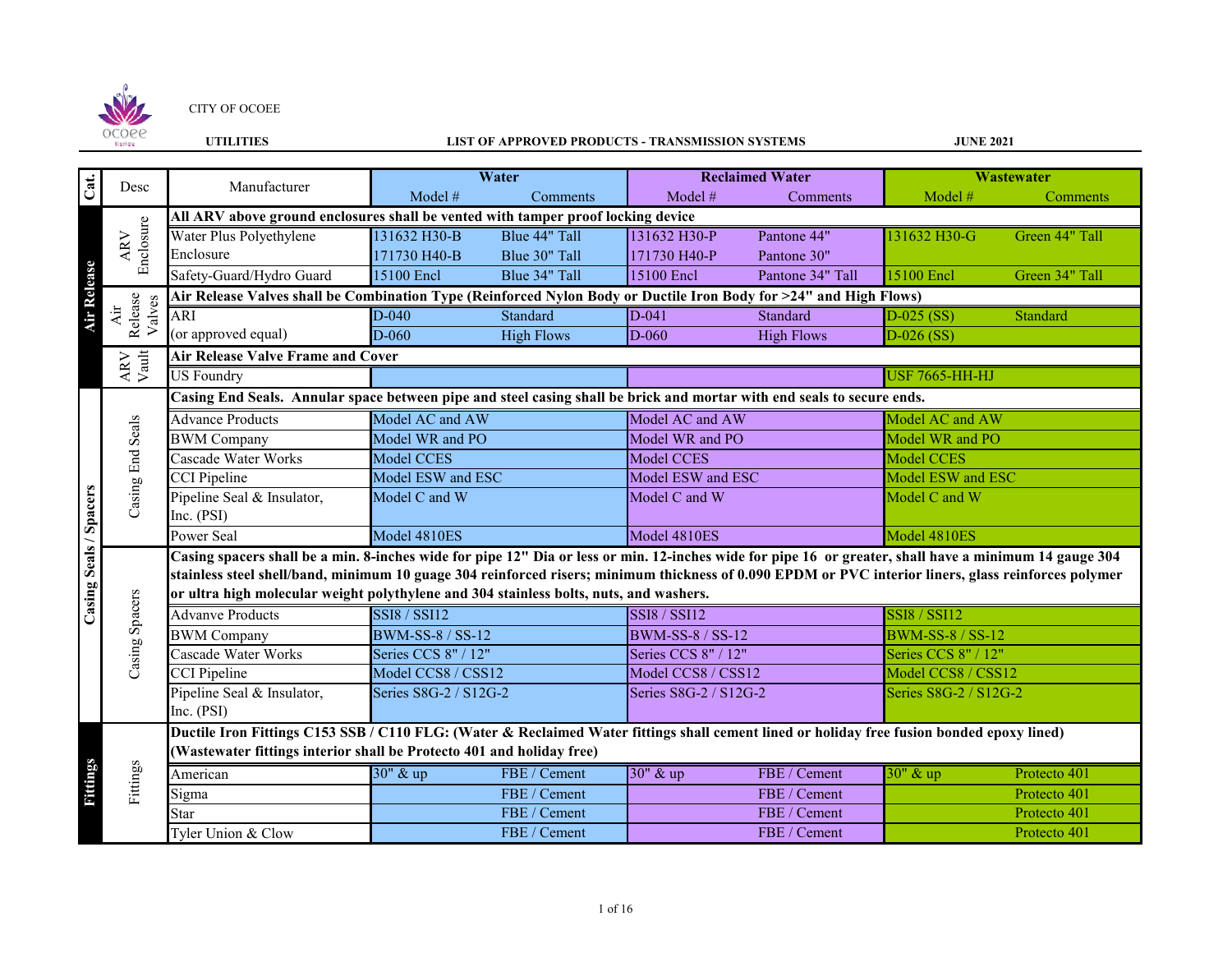

## **UTILITIES LIST OF APPROVED PRODUCTS - TRANSMISSION SYSTEMS**

| Cat.                    | Desc                                          | Manufacturer                                                                                                                                                  |                               | Water                        |                              | <b>Reclaimed Water</b>       |                               | Wastewater           |  |
|-------------------------|-----------------------------------------------|---------------------------------------------------------------------------------------------------------------------------------------------------------------|-------------------------------|------------------------------|------------------------------|------------------------------|-------------------------------|----------------------|--|
|                         |                                               |                                                                                                                                                               | Model #                       | Comments                     | Model #                      | <b>Comments</b>              | Model #                       | <b>Comments</b>      |  |
|                         |                                               | Hydrants Shall open left, 1-1/2 Pentagon operating nut, NST hose & pumper thread, rotate 360 degrees, closed drains, epoxy on shoe in & out and 304 SS        |                               |                              |                              |                              |                               |                      |  |
| Hydrants                |                                               | nuts & bolts below ground.                                                                                                                                    |                               |                              |                              |                              |                               |                      |  |
|                         | Hydrants                                      | <b>American Flow Control</b>                                                                                                                                  | B-84-B (5 1/4" inch)          |                              | B-84-B (5 1/4" inch)         |                              |                               |                      |  |
|                         |                                               | Clow                                                                                                                                                          | Medallion 2545                |                              | Medallion 2545               |                              |                               |                      |  |
|                         |                                               | Mueller                                                                                                                                                       | <b>Super Centurion 250</b>    |                              | <b>Super Centurion 250</b>   |                              |                               |                      |  |
|                         | E                                             | Mechanical Joint Wedge-action Restraining Gland, Epoxy Coated Restrain ductile iron pipe to mechanical joint fittings, pipe and appurtenances.                |                               |                              |                              |                              |                               |                      |  |
|                         |                                               | EBAA Iron Inc.                                                                                                                                                | Megalug Series 1100           |                              | Megalug Series 1100          |                              | Megalug Series 1100           |                      |  |
|                         |                                               | Ford / Uni-Flange                                                                                                                                             | <b>UFR-1400</b>               |                              | <b>UFR-1400</b>              |                              | <b>UFR-1400</b>               |                      |  |
|                         | Restraints                                    | Sigma                                                                                                                                                         | <b>OneLok Series SLD/SLDE</b> |                              | OneLok Series SLD/SLDE       |                              | <b>OneLok Series SLD/SLDE</b> |                      |  |
|                         |                                               | <b>Smith Blair</b>                                                                                                                                            | Cam Lok Series 111            |                              | Cam Lok Series 111           |                              | Cam Lok Series 111            |                      |  |
|                         | Ductile Iron Pipe                             | <b>Star</b>                                                                                                                                                   |                               | <b>Star Grip Series 3000</b> |                              | <b>Star Grip Series 3000</b> | <b>Star Grip Series 3000</b>  |                      |  |
|                         |                                               | <b>Tyler Union</b>                                                                                                                                            | <b>TufGrip Series TLD</b>     |                              | <b>TufGrip Series TLD</b>    |                              | <b>TufGrip Series TLD</b>     |                      |  |
|                         |                                               | Bell Joint Restraints for Ductile Iron Pipe (4"-12") (New & Existing) - All restraints split serrated on bell and spigot ends. Pipe 16" and greater shall     |                               |                              |                              |                              |                               |                      |  |
|                         | <b>Bell Joint Restraints</b><br>$\otimes$     | have restraint gaskets or locking bells. (Wastewater only for restraint of existing DIP FM)                                                                   |                               |                              |                              |                              |                               |                      |  |
| <b>Joint Restraints</b> | New)                                          | EBAA Iron Inc.                                                                                                                                                | Tru-Dual Series 1500TD        |                              | Tru-Dual Series 1500TD       |                              | Tru-Dual Series 1500TD        |                      |  |
|                         | Existing)                                     | Ford / Uni-Flange                                                                                                                                             | Uni-Flange Series 1390C       |                              | Uni-Flange Series 1390C      |                              | Uni-Flange Series 1390C       |                      |  |
|                         | $\sim$                                        | Sigma                                                                                                                                                         | PV-Lok Series PWP-C           |                              | PV-Lok Series PWP-C          |                              | <b>PV-Lok Series PWP-C</b>    |                      |  |
|                         | $\overline{1.4}$                              | <b>Smith Blair</b>                                                                                                                                            | <b>Bell-Lock Series 165</b>   |                              | <b>Bell-Lock Series 165</b>  |                              | <b>Bell-Lock Series 165</b>   |                      |  |
|                         |                                               | Star                                                                                                                                                          | <b>StarGrip Series 3100S</b>  |                              | <b>StarGrip Series 3100S</b> |                              | <b>StarGrip Series 3100S</b>  |                      |  |
|                         | $\Xi$                                         | <b>Tyler Union</b>                                                                                                                                            | TufGrip-Series 300C           |                              | TufGrip-Series 300C          |                              | TufGrip-Series 300C           |                      |  |
|                         |                                               | Ductile Iron Pipe Bell Joint Restraints for Ductile Iron Pipe (16" & Greater) - All restraints shall have a split back-up ring for the bell and a serrated or |                               |                              |                              |                              |                               |                      |  |
|                         | DIP Bell Joint<br>Restraints (16"<br>Greater) | wedge action gland for the spigot end. New installation for water & reclaimed water piping 16" and greater shall have restraint gaskets or locking bells.     |                               |                              |                              |                              |                               |                      |  |
|                         |                                               | EBAA Iron Inc.                                                                                                                                                | Series 1100HD                 | <b>Existing Only</b>         | Series 1100HD                | <b>Existing Only</b>         | Series 1100HD                 | <b>Existing Only</b> |  |
|                         | ష                                             | Sigma                                                                                                                                                         | <b>Series SSLDH</b>           | <b>Existing Only</b>         | Series SSLDH                 | <b>Existing Only</b>         | Series SSLDH                  | <b>Existing Only</b> |  |
|                         |                                               | Star                                                                                                                                                          | Series 3100S                  | <b>Existing Only</b>         | Series 3100S                 | <b>Existing Only</b>         | Series 3100S                  | <b>Existing Only</b> |  |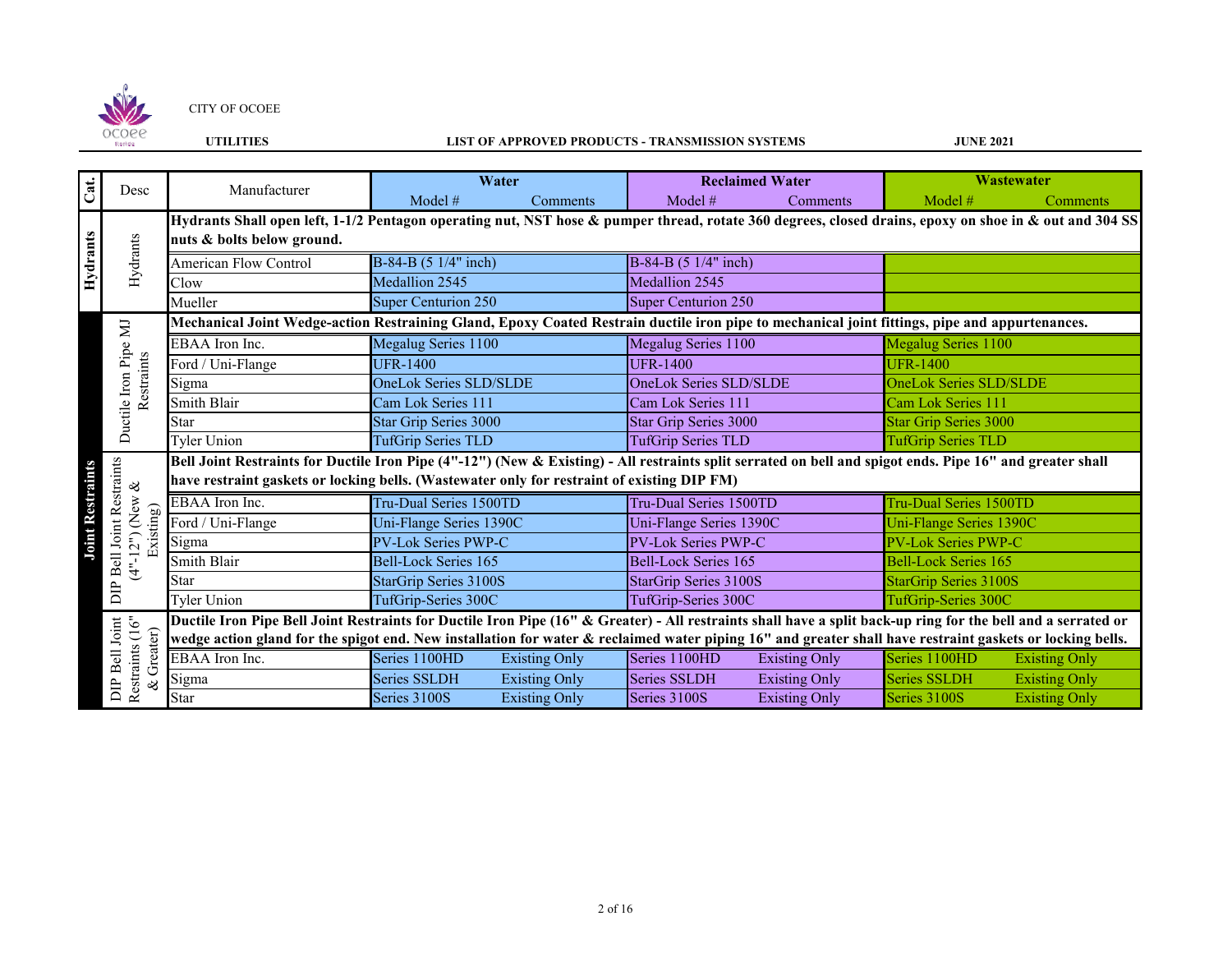

## **UTILITIES LIST OF APPROVED PRODUCTS - TRANSMISSION SYSTEMS**

| Cat.                    | Desc                                               | Manufacturer                                                                                                                                         | Water                         |                          | <b>Reclaimed Water</b>           |               |                              | <b>Wastewater</b> |  |
|-------------------------|----------------------------------------------------|------------------------------------------------------------------------------------------------------------------------------------------------------|-------------------------------|--------------------------|----------------------------------|---------------|------------------------------|-------------------|--|
|                         |                                                    |                                                                                                                                                      | Model $#$                     | Comments                 | Model #                          | Comments      | Model #                      | Comments          |  |
|                         |                                                    | Bell Joint Restraint Gaskets and Locking Bell (4" & Above) Stainless Steel locking wedges built into the gasket-rubber. ANSI/AWWA C111/A21.11        |                               |                          |                                  |               |                              |                   |  |
|                         |                                                    | Standard for Rubber-Gasket Joints for Ductile Iron Pressure Pipe. Ductile Iron Bell Joint Restraint for Push-On Pipe- Locking bell joint system that |                               |                          |                                  |               |                              |                   |  |
|                         |                                                    | prevents joint separation and allows for joint deflection. Bells shall be painted red to verify restrained gasket.                                   |                               |                          |                                  |               |                              |                   |  |
|                         |                                                    |                                                                                                                                                      | <b>Fast Grip Gasket</b>       |                          | <b>Gasket Fast Grip Gasket</b>   | Gasket N/A    |                              | N/A               |  |
|                         | & Above)                                           | American                                                                                                                                             | Flex-Ring Joint               |                          | Bell Lock Flex-Ring Joint        | Bell Lock N/A |                              | N/A               |  |
|                         |                                                    |                                                                                                                                                      | Lok-Ring Joint                |                          | Bell Lock Lok-Ring Joint         | Bell Lock N/A |                              | N/A               |  |
|                         |                                                    | Griffin                                                                                                                                              | Talon RJ Gasket               |                          | Gasket Talon RJ Gasket           | Gasket N/A    |                              | N/A               |  |
|                         | $\ddot{\tilde{\tau}}$                              |                                                                                                                                                      | Snap-Lok                      | Bell Lock Snap-Lok       |                                  | Bell Lock N/A |                              | N/A               |  |
|                         |                                                    |                                                                                                                                                      | Sure Stop 350 Gasket          |                          | Gasket Sure Stop 350 Gasket      | Gasket N/A    |                              | N/A               |  |
|                         |                                                    | McWane Inc. DI Pipe Group                                                                                                                            | Thrust-Lock                   |                          | Bell Lock Thrust-Lock            | Bell Lock N/A |                              | N/A               |  |
|                         |                                                    |                                                                                                                                                      | TR-Flex                       | Bell Lock TR-Flex        |                                  | Bell Lock N/A |                              | N/A               |  |
|                         | Locking Bell                                       |                                                                                                                                                      | Super-Lock                    |                          | Bell Lock Super-Lock             | Bell Lock N/A |                              | N/A               |  |
|                         |                                                    |                                                                                                                                                      | Field Lok 350 Gasket          |                          | Gasket Field Lok 350 Gasket      | Gasket N/A    |                              | N/A               |  |
|                         | Ductile iron pipe Bell Joint Restraint Gaskets and | US Pipe                                                                                                                                              | <b>Field Lok Gasket</b>       |                          | <b>Gasket Field Lok Gasket</b>   | Gasket N/A    |                              | N/A               |  |
|                         |                                                    |                                                                                                                                                      | TR-Flex                       | <b>Bell Lock TR-Flex</b> |                                  | Bell Lock N/A |                              | N/A               |  |
|                         |                                                    |                                                                                                                                                      | <b>HP Lok Restraint Joint</b> |                          | Bell Lock HP Lok Restraint Joint | Bell Lock N/A |                              | N/A               |  |
| <b>Joint Restraints</b> |                                                    | Mechanical Joint Wedge-action Restraining Gland, Epoxy Coated Restrain PVC pipe to mechanical joint fittings, and appurtenances.                     |                               |                          |                                  |               |                              |                   |  |
|                         |                                                    | EBAA Iron Inc.                                                                                                                                       | Mega-lug Series 2000PV        |                          | Mega-lug Series 2000PV           |               | Mega-lug Series 2000PV       |                   |  |
|                         | PVC Pipe MJ<br>Restraints                          | Ford / Uni-Flange                                                                                                                                    | UFR 1500 Series               |                          | <b>UFR 1500 Series</b>           |               | <b>UFR 1500 Series</b>       |                   |  |
|                         |                                                    | Sigma                                                                                                                                                | One Lok Series SLC/SLCE       |                          | One Lok Series SLC/SLCE          |               | One Lok Series SLC/SLCE      |                   |  |
|                         |                                                    | Smith Blair                                                                                                                                          | Cam Lok Series 120            |                          | Cam Lok Series 120               |               | Cam Lok Series 120           |                   |  |
|                         |                                                    | Star                                                                                                                                                 | <b>Star Grip Series 4000</b>  |                          | <b>Star Grip Series 4000</b>     |               | <b>Star Grip Series 4000</b> |                   |  |
|                         |                                                    | Tyler Union                                                                                                                                          | <b>TufGrip Series TLP</b>     |                          | <b>TufGrip Series TLP</b>        |               | <b>TufGrip Series TLP</b>    |                   |  |
|                         |                                                    | PVC Bell Joint Restraints: PVC pipe Split Serrated on Bell End and Spigot End. (4" - 12") (New & Existing)                                           |                               |                          |                                  |               |                              |                   |  |
|                         | ళ                                                  | EBAA Iron Inc.                                                                                                                                       | Tru-Dual Series 1500TD        |                          | Tru-Dual Series 1500TD           |               | Tru-Dual Series 1500TD       |                   |  |
|                         | New                                                | Ford / Uni-Flange                                                                                                                                    | Uni-Flange Series 1390        |                          | Uni-Flange Series 1390           |               | Uni-Flange Series 1390       |                   |  |
|                         | VC Bell Joint<br>Restraints<br>12 <sup>m</sup>     | Sigma                                                                                                                                                | PV-Lok Series PWP             |                          | <b>PV-Lok Series PWP</b>         |               | <b>PV-Lok Series PWP</b>     |                   |  |
|                         |                                                    | Smith Blair                                                                                                                                          | <b>Bell-Lock Series 165</b>   |                          | <b>Bell-Lock Series 165</b>      |               | <b>Bell-Lock Series 165</b>  |                   |  |
|                         | $\ddot{\tilde{\tau}}$                              | Star                                                                                                                                                 | Series 1100C                  |                          | Series 1100C                     |               | Series 1100C                 |                   |  |
|                         |                                                    | <b>Tyler Union</b>                                                                                                                                   | TufGrip 300C                  |                          | TufGrip 300C                     |               | TufGrip 300C                 |                   |  |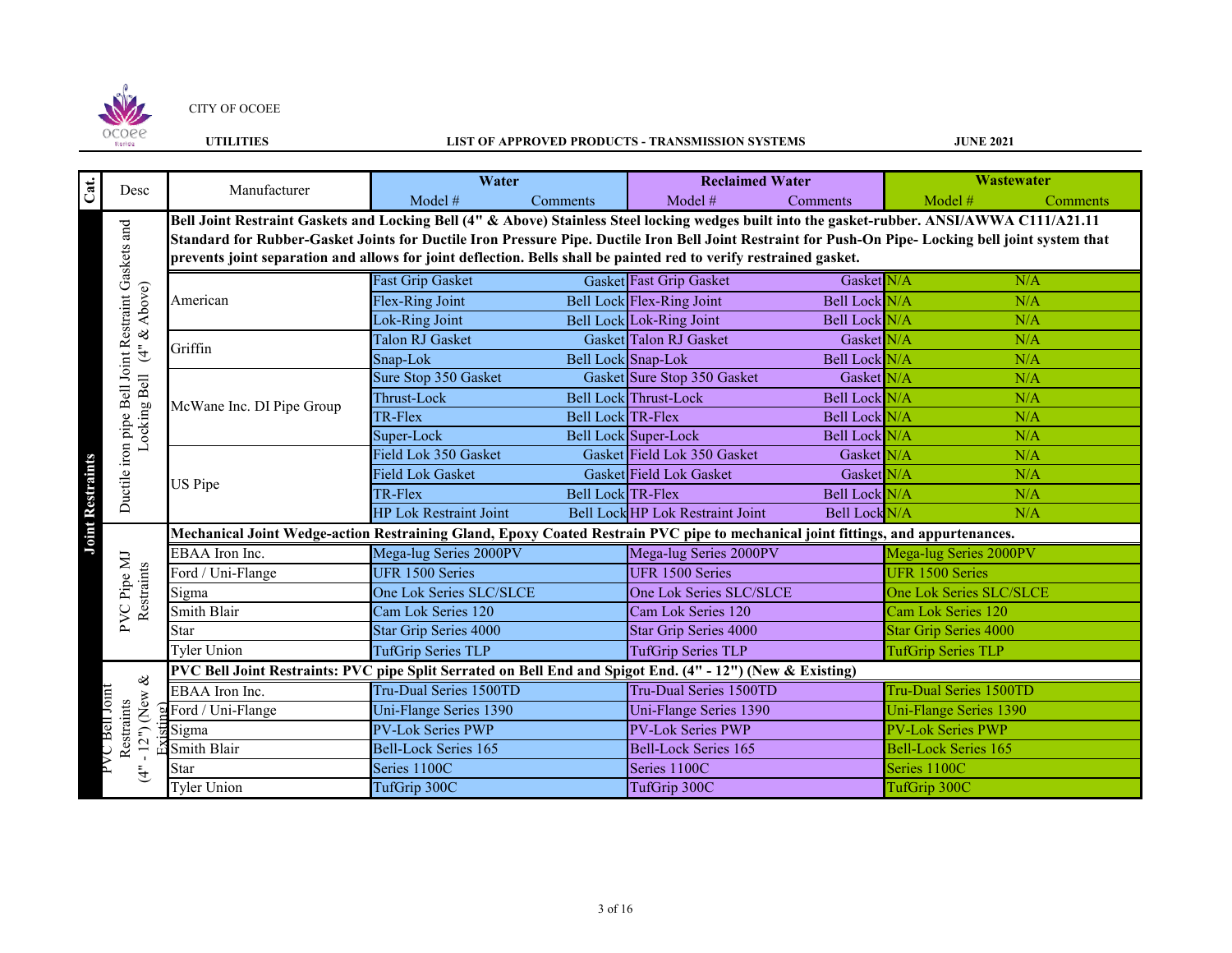

## **UTILITIES LIST OF APPROVED PRODUCTS - TRANSMISSION SYSTEMS**

| Cat.                    | Desc                                     | Manufacturer                                                                                                                               |                                    | Water                |                                    | <b>Reclaimed Water</b> |                             | Wastewater |
|-------------------------|------------------------------------------|--------------------------------------------------------------------------------------------------------------------------------------------|------------------------------------|----------------------|------------------------------------|------------------------|-----------------------------|------------|
|                         |                                          |                                                                                                                                            | Model #                            | <b>Comments</b>      | Model #                            | Comments               | Model $#$                   | Comments   |
|                         |                                          | PVC Bell Joint Restraints: (16" & Greater) PVC pipe Split Serrated on Bell End and Spigot End. Water & Reclaimed Water Existing pipe only. |                                    |                      |                                    |                        |                             |            |
|                         |                                          | Wastewater shall be new and existing pipe.                                                                                                 |                                    |                      |                                    |                        |                             |            |
| <b>Joint Restraints</b> | Greater)<br>PVC Bell Joint<br>Restraints | Ford / Uni-Flange                                                                                                                          | Series 1390                        | <b>Existing Only</b> | Series 1390                        | <b>Existing Only</b>   | Series 1390                 |            |
|                         |                                          | <b>JCM</b>                                                                                                                                 | Sur-Grip Series 621                | <b>Existing Only</b> | Sur-Grip Series 621                | <b>Existing Only</b>   | Sur-Grip Series 621         |            |
|                         | $(16" \&$                                | Sigma                                                                                                                                      | <b>PV-Lok PWP</b>                  | <b>Existing Only</b> | <b>PV-Lok PWP</b>                  | <b>Existing Only</b>   | <b>PV-Lok PWP</b>           |            |
|                         |                                          | Smith Blair                                                                                                                                | Bell-Lock Series 165 Existing Only |                      | Bell-Lock Series 165 Existing Only |                        | <b>Bell-Lock Series 165</b> |            |
|                         |                                          | <b>Star</b>                                                                                                                                | Series 1100C                       | <b>Existing Only</b> | Series 1100C                       | <b>Existing Only</b>   | Series 1100C                |            |
|                         |                                          | C900 Bell & Spigot PVC Pipe: 4 to 12-inch - AWWA C-900, Minimum DR18 for Water, Reclaimed and Wastewater. DR14 for Fire Lines.             |                                    |                      |                                    |                        |                             |            |
|                         |                                          | Manufacturers shall be members in good standing with Uni-Bell to maintain approval status.                                                 |                                    |                      |                                    |                        |                             |            |
|                         | $18\,$                                   | Certainteed 4" to 12"                                                                                                                      | Certa-Lok C900/RJ Blue             |                      | Certa-Lok C900/RJ                  | Pantone Purple         | Certa-Lok C900/RJ           | Green      |
|                         | & Spigot<br>$[12^n]$<br><b>C900 DR</b>   | Diamond Plastics Corp.                                                                                                                     | $C-900$                            | <b>Blue</b>          | $C-900$                            | Pantone Purple         | Diamond C900                | Green      |
|                         |                                          | Ipex Inc.                                                                                                                                  | C-900 Blue Brute                   | <b>Blue</b>          | $C-900$                            | Pantone Purple         | C-900 Blue Brute            | Green      |
|                         | $\ddot{\ddot{\tau}}$                     | <b>JM</b> Eagle                                                                                                                            | $C-900$                            | Blue                 | $C-900$                            | Pantone Purple         | $C-900$                     | Green      |
|                         | Bell<br>PVC                              | National Pipe & Plastics Inc.                                                                                                              | C-900 Blue Brute                   | <b>Blue</b>          | $C-900$                            | Pantone Purple         | C-900 Pipe                  | Green      |
|                         |                                          | North American Pipe Corp.                                                                                                                  | $C-900$                            | Blue                 | $C-900$                            | Pantone Purple         | $C-900$                     | Green      |
|                         |                                          | (NAPCO)                                                                                                                                    |                                    |                      |                                    |                        |                             |            |
| Pipe                    |                                          | Sanderson Pipe Corp.                                                                                                                       | $C-900$                            | Blue                 | $C-900$                            | Pantone Purple         | $C-900$                     | Green      |
|                         |                                          | C905 Bell & Spigot PVC Pipe 16" and Larger: AWWA C-905, Minimum DR18 for all Force Mains up to 24". Minimum DR21/DR25 for 30" and          |                                    |                      |                                    |                        |                             |            |
|                         | $\infty$                                 | greater. Manufacturers shall be members in good standing with Uni-Bell to maintain approval status.                                        |                                    |                      |                                    |                        |                             |            |
|                         |                                          | Certainteed 16"                                                                                                                            | N/A                                | N/A                  | N/A                                | N/A                    | Certa-Lok C905/RJ           | N/A        |
|                         | and Larger<br>Spigot<br>DR               | Diamond Plastics Corp.                                                                                                                     | N/A                                | N/A                  | N/A                                | N/A                    | Trans-21 DR18               | Green      |
|                         | C905<br>&                                | Ipex Inc                                                                                                                                   | N/A                                | N/A                  | N/A                                | N/A                    | <b>IPEX Centurion</b>       | Green      |
|                         | Bell                                     | <b>JM</b> Eagle                                                                                                                            | N/A                                | N/A                  | N/A                                | N/A                    | C905 Big Blue               | Green      |
|                         | 16"<br>PVC                               | National Pipe & Plastics Inc.                                                                                                              | N/A                                | N/A                  | N/A                                | N/A                    | C <sub>905</sub>            | Green      |
|                         |                                          | North American Pipe Corp.                                                                                                                  | N/A                                | N/A                  | N/A                                | N/A                    | C905 Big Blue               | Green      |
|                         |                                          | (NAPCO)                                                                                                                                    |                                    |                      |                                    |                        |                             |            |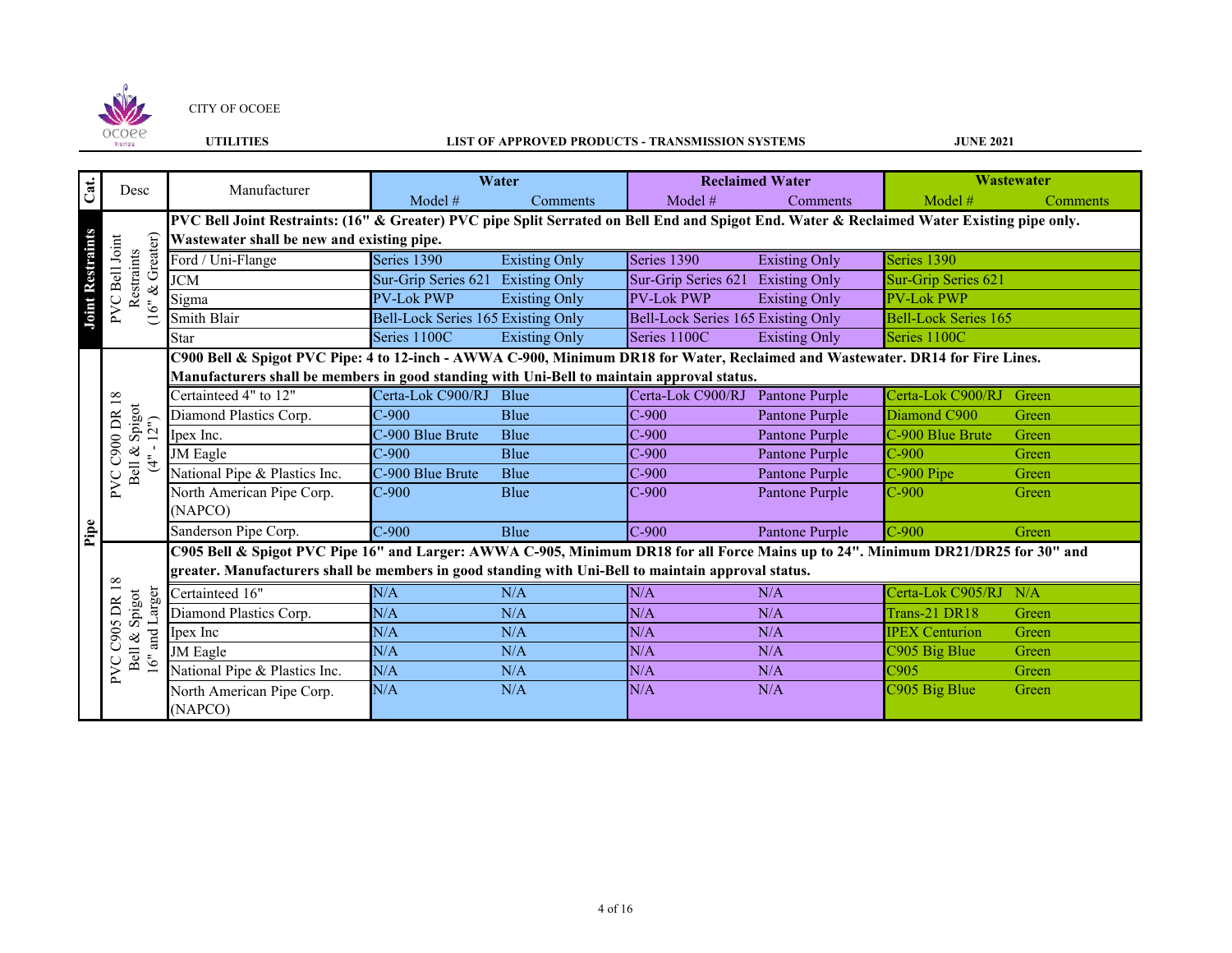

## **UTILITIES LIST OF APPROVED PRODUCTS - TRANSMISSION SYSTEMS**

|                 | Desc                             | Manufacturer                                                                                                                                                                                                                           |                              | Water           |                              | <b>Reclaimed Water</b> |                       | <b>Wastewater</b>   |  |  |
|-----------------|----------------------------------|----------------------------------------------------------------------------------------------------------------------------------------------------------------------------------------------------------------------------------------|------------------------------|-----------------|------------------------------|------------------------|-----------------------|---------------------|--|--|
| Cat.            |                                  |                                                                                                                                                                                                                                        | Model #                      | Comments        | Model $#$                    | Comments               | Model #               | Comments            |  |  |
|                 |                                  | HDPE Pipe DR11 AWWA C906 shall be Ductile Iron Pipe Size, PE 3408/3608/4710 DIPS manufactured in accordance with ASTM F-714 and listed with                                                                                            |                              |                 |                              |                        |                       |                     |  |  |
|                 |                                  | NSF. Pipe shall be marked in accordance with either AWWA C901,AWWA C906. Compression type connections are not acceptable in new installations.                                                                                         |                              |                 |                              |                        |                       |                     |  |  |
|                 |                                  | Pipe joints shall be butt fusion or electro-fusion with flange or adapter. All HDPE shall be color coded to the Utility. Color identifications are in                                                                                  |                              |                 |                              |                        |                       |                     |  |  |
|                 |                                  | accordance with the APWA/ULCC Uniform Color Code. Manufacturers shall be members in good standing with PPI to maintain approval status.                                                                                                |                              |                 |                              |                        |                       |                     |  |  |
|                 |                                  | <b>JM</b> Eagle                                                                                                                                                                                                                        | <b>HDPE</b>                  | DR11 Blue       | <b>HDPE</b>                  | <b>DR11 Pantone</b>    | <b>HDPE</b>           | DR11Green           |  |  |
|                 | HDPE C906 DR11                   | Performance Pipe (Chevron)                                                                                                                                                                                                             | Driscoplex 4000              | DR11 Blue       | Driscoplex 4000              | <b>DR11 Pantone</b>    | Driscoplex 4000       | DR11Green           |  |  |
| <b>Pipe</b>     |                                  | PolyPipe, Inc.                                                                                                                                                                                                                         | <b>EHMW Poly Pipe</b>        | DR11 Blue       | <b>EHMW Poly Pipe</b>        | DR11 Pantone           | <b>EHMW Poly Pipe</b> | DR11Green           |  |  |
|                 |                                  | Ductile iron/Cast iron: (4" to 12" = Class 350, 16" to 24" - Class 250, 30" to 64" = Class 200). Water and Reclaimed water shall be cement lined.                                                                                      |                              |                 |                              |                        |                       |                     |  |  |
|                 |                                  | Wastewater Piping shall be Protecto 401 and Holiday Free. Exterior coatings as specified. Wastewater DIP piping shall be for pump station piping only.                                                                                 |                              |                 |                              |                        |                       |                     |  |  |
|                 | Ductile Iron Pipe                | Manufacturers shall be members in good standing with DIPRA to maintain approval status.                                                                                                                                                |                              |                 |                              |                        |                       |                     |  |  |
|                 |                                  | American                                                                                                                                                                                                                               | <b>Cement Lined</b>          | <b>Blue</b>     | <b>Cement Lined</b>          | Pantone Purple         | Protecto 401          | <b>Pump Station</b> |  |  |
|                 |                                  | Griffin                                                                                                                                                                                                                                | <b>Cement Lined</b>          | Blue            | <b>Cement Lined</b>          | Pantone Purple         | Protecto 401          | <b>Pump Station</b> |  |  |
|                 |                                  | McWane Inc. DI Pipe Group                                                                                                                                                                                                              | <b>Cement Lined</b>          | Blue            | <b>Cement Lined</b>          | Pantone Purple         | Protecto 401          | <b>Pump Station</b> |  |  |
|                 |                                  | US Pipe                                                                                                                                                                                                                                | <b>Cement Lined</b>          | Blue            | <b>Cement Lined</b>          | Pantone Purple         | Protecto 401          | <b>Pump Station</b> |  |  |
|                 |                                  | Service Saddles for 1" (CC) & 2" (Iron pipe threads) Water & Reclaimed Water services on mains greater than 12". Service saddles for 2" taps (iron                                                                                     |                              |                 |                              |                        |                       |                     |  |  |
|                 |                                  | pipe threads) on 4" mains and greater for Waste Water. : Epoxy or nylon coated stainless steel 18-8-type 304 double straps, controlled O.D. saddles to be<br>used on C-900 / C905 or DI for all 1-in and -2in taps on pipes over 12in. |                              |                 |                              |                        |                       |                     |  |  |
|                 | Service Saddles                  |                                                                                                                                                                                                                                        |                              |                 |                              |                        |                       |                     |  |  |
|                 |                                  | Ford                                                                                                                                                                                                                                   | Series FC202                 | 16" & greater   | Series FC203                 | 16" & greater          | Series FC204          | 4" & greater        |  |  |
|                 |                                  | <b>JCM</b>                                                                                                                                                                                                                             | Series 406                   | 16" & greater   | Series 406                   | 16" & greater          | Series 406            | 4" & greater        |  |  |
|                 |                                  | Mueller                                                                                                                                                                                                                                | DR <sub>2S</sub>             | $16"$ & greater | DR <sub>2S</sub>             | $16"$ & greater        | DR <sub>2S</sub>      | $4"$ & greater      |  |  |
|                 |                                  | Romac                                                                                                                                                                                                                                  | Series 202NS                 | $16"$ & greater | Series 202NS                 | $16"$ & greater        | Series 202NS          | $4"$ & greater      |  |  |
| <b>Services</b> |                                  | Smith Blair                                                                                                                                                                                                                            | Series 317                   | $16"$ & greater | Series 317                   | 16" & greater          | Series 317            | $4"$ & greater      |  |  |
|                 |                                  | Service Saddles for 1" (CC) & 2" (Iron Pipe threads) Water and Reclaimed Water Services: Epoxy or nylon coated stainless steel 18-8-type 304 double                                                                                    |                              |                 |                              |                        |                       |                     |  |  |
|                 | Saddles for                      | straps, controlled O.D. saddles to be used on HDPE for all 1-in and -2in taps. Taps to HDPE pipe shall be approved on a case by case basis.                                                                                            |                              |                 |                              |                        |                       |                     |  |  |
|                 | Service<br>HDPE                  | Ford                                                                                                                                                                                                                                   | Series FCP202                |                 | Series FCP202                |                        | Series FCP202         |                     |  |  |
|                 |                                  | Romac                                                                                                                                                                                                                                  | Series 202N-H                |                 | Series 202N-H                |                        | Series 202N-H         |                     |  |  |
|                 |                                  | Smith Blair                                                                                                                                                                                                                            | Series 317-1 for HDPE        |                 | Series 317-1 for HDPE        |                        | Series 317-1 for HDPE |                     |  |  |
|                 |                                  | Corporation Stops Ball Type (1-inch with AWWA taper C threads only/pack joint outlet for CTS) 2" Corporation Stop Ball Type shall be 2" MIP X FIP                                                                                      |                              |                 |                              |                        |                       |                     |  |  |
|                 | Corporatin<br>Stops Ball<br>Type | Ford                                                                                                                                                                                                                                   | FB1000-4-NL, FB1700-7-NL     |                 | FB1000-4-NL, FB1700-7-NL     |                        | FB1700-7-NL           | $2"$ ARV            |  |  |
|                 |                                  | Mueller                                                                                                                                                                                                                                | P-25008N, P-25028N, B-20046N |                 | P-25008N, P-25028N, B-20046N |                        | <b>B-20046N</b>       | <b>2" ARV</b>       |  |  |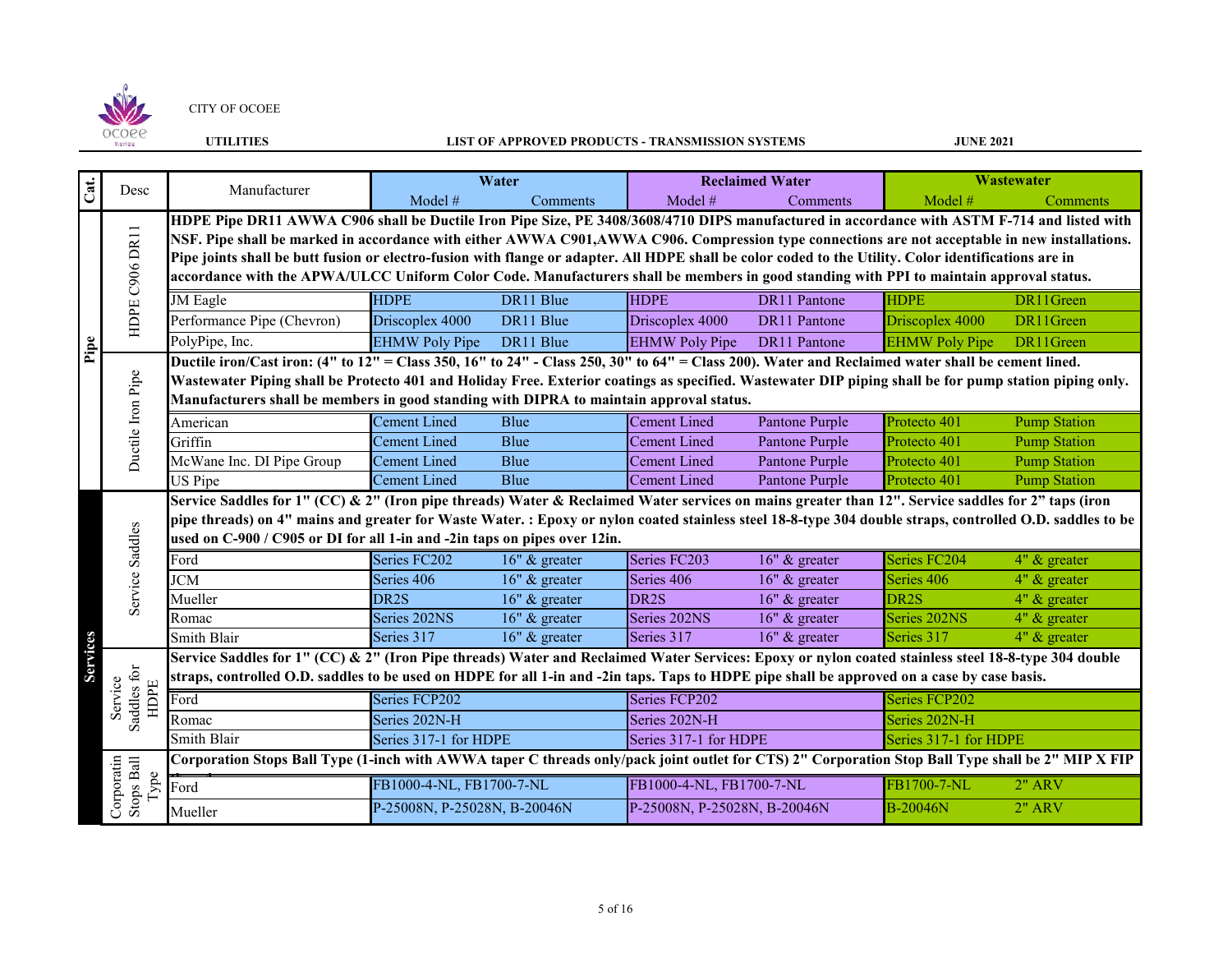

## **UTILITIES LIST OF APPROVED PRODUCTS - TRANSMISSION SYSTEMS**

| Cat.                       | Desc                          | Manufacturer                                                                                                                                                                                                                                                                                                                                    |                                    | Water         |                    | <b>Reclaimed Water</b>             | Wastewater    |                                    |  |  |
|----------------------------|-------------------------------|-------------------------------------------------------------------------------------------------------------------------------------------------------------------------------------------------------------------------------------------------------------------------------------------------------------------------------------------------|------------------------------------|---------------|--------------------|------------------------------------|---------------|------------------------------------|--|--|
|                            |                               |                                                                                                                                                                                                                                                                                                                                                 | Model #                            | Comments      | Model $#$          | Comments                           | Model #       | Comments                           |  |  |
|                            | Stops<br>Curb                 | Curb Stops - Angle 90° Valves: Ball type compression 1" CTS Pack Joint by 5/8"x3/4" & 3/4" Meter Swivel Nut                                                                                                                                                                                                                                     |                                    |               |                    |                                    |               |                                    |  |  |
|                            |                               | Ford                                                                                                                                                                                                                                                                                                                                            | KV43-342W-NL                       |               | KV43-342W-NL       |                                    | N/A           | N/A                                |  |  |
|                            |                               | Curb Stops - shall have two 90° Curb Stops for Double Meter Configeration                                                                                                                                                                                                                                                                       |                                    |               |                    |                                    |               |                                    |  |  |
|                            | Horns<br>Dual                 | Ford                                                                                                                                                                                                                                                                                                                                            | <b>UV43-42W-NL</b>                 |               | <b>UV43-42W-NL</b> |                                    | N/A           | N/A                                |  |  |
|                            |                               | Polyethylene tubing: AWWA C901. UV protection (SDR-9) 1-inch and 2-inch only. PE 3408 / PE 4710                                                                                                                                                                                                                                                 |                                    |               |                    |                                    |               |                                    |  |  |
|                            | tubing                        | <b>Charter Plastics</b>                                                                                                                                                                                                                                                                                                                         | <b>Blue Ice</b>                    |               | Lav Ice            |                                    | N/A           | N/A                                |  |  |
|                            |                               | Endot                                                                                                                                                                                                                                                                                                                                           | <b>Endopure Blue</b>               |               |                    | <b>Endocore Lavender</b>           |               | N/A                                |  |  |
|                            | ΡË                            | JM Eagle                                                                                                                                                                                                                                                                                                                                        | Pure-Core                          |               | N/A                | N/A                                | N/A           | N/A                                |  |  |
|                            |                               | Tapping Sleeves: (Mechanical joint for taps on cast iron, ductile iron, PVC & AC pipe, including size on size) with stainless steel nuts and bolts.                                                                                                                                                                                             |                                    |               |                    |                                    |               |                                    |  |  |
|                            | Sleeves                       | <b>American Flow Control</b>                                                                                                                                                                                                                                                                                                                    | Series 2800                        |               | Series 2800        |                                    | Series 2800   |                                    |  |  |
|                            |                               |                                                                                                                                                                                                                                                                                                                                                 | Series 1004                        |               | Series 1004        |                                    | Series 1004   |                                    |  |  |
|                            |                               | Clow                                                                                                                                                                                                                                                                                                                                            | Series F-5205                      | DIP/PVC       | Series F-5205      | DIP/PVC                            | Series F-5205 | DIP/PVC                            |  |  |
|                            |                               |                                                                                                                                                                                                                                                                                                                                                 | Series F-5207                      | AC Pipe       | Series F-5207      | AC Pipe                            | Series F-5207 | <b>AC</b> Pipe                     |  |  |
|                            |                               | JCM                                                                                                                                                                                                                                                                                                                                             | Series 414                         | <b>FBE</b>    | Series 414         | <b>FBE</b>                         | Series 414    | <b>FBE</b>                         |  |  |
|                            | Tapping                       | Mueller                                                                                                                                                                                                                                                                                                                                         | Series H-615                       | DIP/PVC       | Series H-615       | DIP/PVC                            | Series H-615  | DIP/PVC                            |  |  |
|                            |                               |                                                                                                                                                                                                                                                                                                                                                 | Series H-619                       | AC Pipe       | Series H-619       | AC Pipe                            | Series H-619  | AC Pipe                            |  |  |
|                            |                               | Smith Blair                                                                                                                                                                                                                                                                                                                                     | Style 623                          | <b>FBE</b>    | Style 623          | <b>FBE</b>                         | Style 623     | <b>FBE</b>                         |  |  |
| Tapping Sleeves and Valves | Valves:<br>smaller            | Tapping Valves: 12" and smaller - Tapping Valves shall be furnished with an alignment lip and installed in the vertical position for Water and Reclaim<br>Water. Wastewater shall be installed horizontally and abandoned in the open position. Tapping valves shall be resilient seated only and meet the<br>requirements of AWWA C509 or C515 |                                    |               |                    |                                    |               |                                    |  |  |
|                            | Tapping<br>$12^{\circ}$ and : | <b>American Flow Control</b>                                                                                                                                                                                                                                                                                                                    | Series 2500                        | Alignment Lip | Series 2500        | Alignment Lip                      | Series 2500   | Alignment Lip                      |  |  |
|                            |                               | Clow                                                                                                                                                                                                                                                                                                                                            | Series F-6114                      | Alignment Lip | Series F-6114      | Alignment Lip                      | Series F-6114 | Alignment Lip                      |  |  |
|                            |                               | Mueller                                                                                                                                                                                                                                                                                                                                         | Series T2360 (4"-12" Alignment Lip |               |                    | Series T2360 (4"-12" Alignment Lip |               | Series T2360 (4"-12" Alignment Lip |  |  |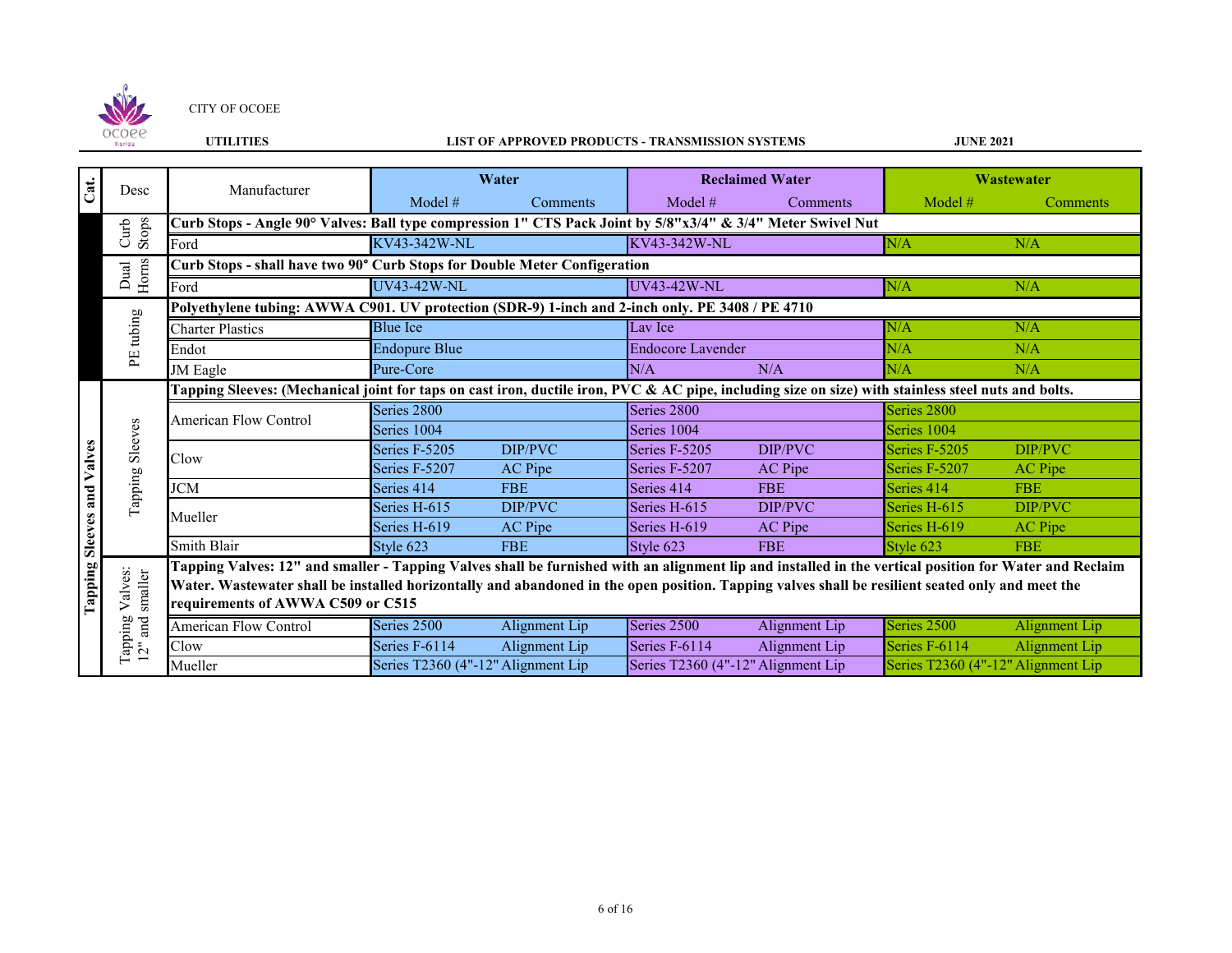

## **UTILITIES LIST OF APPROVED PRODUCTS - TRANSMISSION SYSTEMS**

| Cat.                       | Desc                                | Water<br>Manufacturer                                                                                                                                                                                                                                                                                                                                                                                                                                                                                                                                                                                                                                                                                                         |                              |                                       |                              | <b>Reclaimed Water</b>                | Wastewater                   |                                       |  |  |  |
|----------------------------|-------------------------------------|-------------------------------------------------------------------------------------------------------------------------------------------------------------------------------------------------------------------------------------------------------------------------------------------------------------------------------------------------------------------------------------------------------------------------------------------------------------------------------------------------------------------------------------------------------------------------------------------------------------------------------------------------------------------------------------------------------------------------------|------------------------------|---------------------------------------|------------------------------|---------------------------------------|------------------------------|---------------------------------------|--|--|--|
|                            |                                     |                                                                                                                                                                                                                                                                                                                                                                                                                                                                                                                                                                                                                                                                                                                               | Model #                      | Comments                              | Model $#$                    | Comments                              | Model $#$                    | Comments                              |  |  |  |
| Tapping Sleeves and Valves | and Larger                          | Tapping Valves: 16" and Larger - Tapping valves shall be furnished with an alignment lip and be installed in the vertical position for Water and<br>Reclaimed Water. No tapping valve shall be installed horizontally for Water and Reclaim Water unless approved by the engineer. Tapping Valves 16"<br>and larger AWWA C515 resilient seated only (16" and 24" no gearing required) above 24" shall be installed vertically with a spur gear actuator unless<br>noted by the engineer. All tapping valves above 24" shall be furnished with NPT pipe plugs for flushing the tracks when valves are installed horizontally.<br>Tapping valves for Wastewater shall be installed horizontally and abandoned in open position. |                              |                                       |                              |                                       |                              |                                       |  |  |  |
|                            | Tapping Valves: 16"                 | American Flow Control                                                                                                                                                                                                                                                                                                                                                                                                                                                                                                                                                                                                                                                                                                         | Series 2500                  | Alignment Lip &<br>flushing port      | Series 2500                  | Alignment Lip &<br>flushing port      | Series 2500                  | Alignment Lip &<br>flushing port      |  |  |  |
|                            |                                     | Clow                                                                                                                                                                                                                                                                                                                                                                                                                                                                                                                                                                                                                                                                                                                          | Series F-6114                | Alignment Lip &<br>flushing port      | Series F-6114                | Alignment Lip &<br>flushing port      | Series F-6114                | Alignment Lip &<br>flushing port      |  |  |  |
|                            |                                     | Mueller                                                                                                                                                                                                                                                                                                                                                                                                                                                                                                                                                                                                                                                                                                                       | Series T2361<br>$(14"$ &up)  | Alignment Lip &<br>flushing port      | Series T2361<br>$(14"$ &up)  | Alignment Lip &<br>flushing port      | Series T2361<br>$(14"$ &up)  | Alignment Lip &<br>flushing port      |  |  |  |
|                            |                                     | Valve I.D. Marker shall follow City Detail UT009 Valve Box and Cover and shall include "City of Ocoee", main type, size, material, turns to open or<br>close valve, and direction of rotation.                                                                                                                                                                                                                                                                                                                                                                                                                                                                                                                                |                              |                                       |                              |                                       |                              |                                       |  |  |  |
|                            | Valve I.D<br>Marker                 | Berntsen                                                                                                                                                                                                                                                                                                                                                                                                                                                                                                                                                                                                                                                                                                                      | 2" CD2B-U Bronze Marker      |                                       | 2" CD2B-U Bronze Marker      | 2" CD2B-U Bronze Marker               |                              |                                       |  |  |  |
|                            |                                     |                                                                                                                                                                                                                                                                                                                                                                                                                                                                                                                                                                                                                                                                                                                               | 3" Round Bronze Valve Marker |                                       | 3" Round Bronze Valve Marker |                                       | 3" Round Bronze Valve Marker |                                       |  |  |  |
|                            |                                     | Wager Co.                                                                                                                                                                                                                                                                                                                                                                                                                                                                                                                                                                                                                                                                                                                     |                              | 3" Round Brass Flat Valve Marker Disk |                              | 3" Round Brass Flat Valve Marker Disk |                              | 3" Round Brass Flat Valve Marker Disk |  |  |  |
|                            |                                     | Valves (Check) 4-inch and Larger (8 mil epoxy lined)                                                                                                                                                                                                                                                                                                                                                                                                                                                                                                                                                                                                                                                                          |                              |                                       |                              |                                       |                              |                                       |  |  |  |
|                            | Check<br>Valves                     | American Flow Control                                                                                                                                                                                                                                                                                                                                                                                                                                                                                                                                                                                                                                                                                                         | N/A                          |                                       | N/A<br>Series 600 or 50 line |                                       |                              |                                       |  |  |  |
|                            |                                     | Clow / M&H / Kennedy                                                                                                                                                                                                                                                                                                                                                                                                                                                                                                                                                                                                                                                                                                          | N/A                          |                                       | N/A                          |                                       | 106                          |                                       |  |  |  |
| Valves                     |                                     | Mueller                                                                                                                                                                                                                                                                                                                                                                                                                                                                                                                                                                                                                                                                                                                       | N/A                          |                                       | N/A                          |                                       | Series 2600                  |                                       |  |  |  |
|                            |                                     | Gate Valves 12" and smaller - resilient seated only AWWA C509 or C515. Valve seat shall be leak-tight in both directions at 150 psi.                                                                                                                                                                                                                                                                                                                                                                                                                                                                                                                                                                                          |                              |                                       |                              |                                       |                              |                                       |  |  |  |
|                            | Gate Valves<br>$-12^{n}$            | <b>American Flow Control</b>                                                                                                                                                                                                                                                                                                                                                                                                                                                                                                                                                                                                                                                                                                  | Series 2500                  |                                       | Series 2500                  |                                       | N/A                          | N/A                                   |  |  |  |
|                            | $\ddot{=}$                          | Clow                                                                                                                                                                                                                                                                                                                                                                                                                                                                                                                                                                                                                                                                                                                          | Series F-6100                |                                       | Series F-6100                |                                       | N/A                          | N/A                                   |  |  |  |
|                            |                                     | Mueller                                                                                                                                                                                                                                                                                                                                                                                                                                                                                                                                                                                                                                                                                                                       | Series A-2360                |                                       | Series A-2360                |                                       | N/A                          | N/A                                   |  |  |  |
|                            | Gate Valves<br>and Up<br>(Vertical) | Gate Valves 16" and larger (Vertical Installation) AWWA C515 resilient seated only (16" and 24" no gearing required) above 24" shall be installed<br>vertically with a gear actuator unless noted by the engineer. Valve seat shall be leak-tight in both directions at 150 psi.                                                                                                                                                                                                                                                                                                                                                                                                                                              |                              |                                       |                              |                                       |                              |                                       |  |  |  |
|                            |                                     | <b>American Flow Control</b>                                                                                                                                                                                                                                                                                                                                                                                                                                                                                                                                                                                                                                                                                                  | Series 2500                  |                                       | Series 2500                  |                                       | N/A                          | N/A                                   |  |  |  |
|                            | 16"                                 | Clow                                                                                                                                                                                                                                                                                                                                                                                                                                                                                                                                                                                                                                                                                                                          | Series F-6100                |                                       | Series F-6100                |                                       | N/A                          | N/A                                   |  |  |  |
|                            |                                     | Mueller                                                                                                                                                                                                                                                                                                                                                                                                                                                                                                                                                                                                                                                                                                                       | Series A-2360                |                                       | Series A-2360                |                                       | N/A                          | N/A                                   |  |  |  |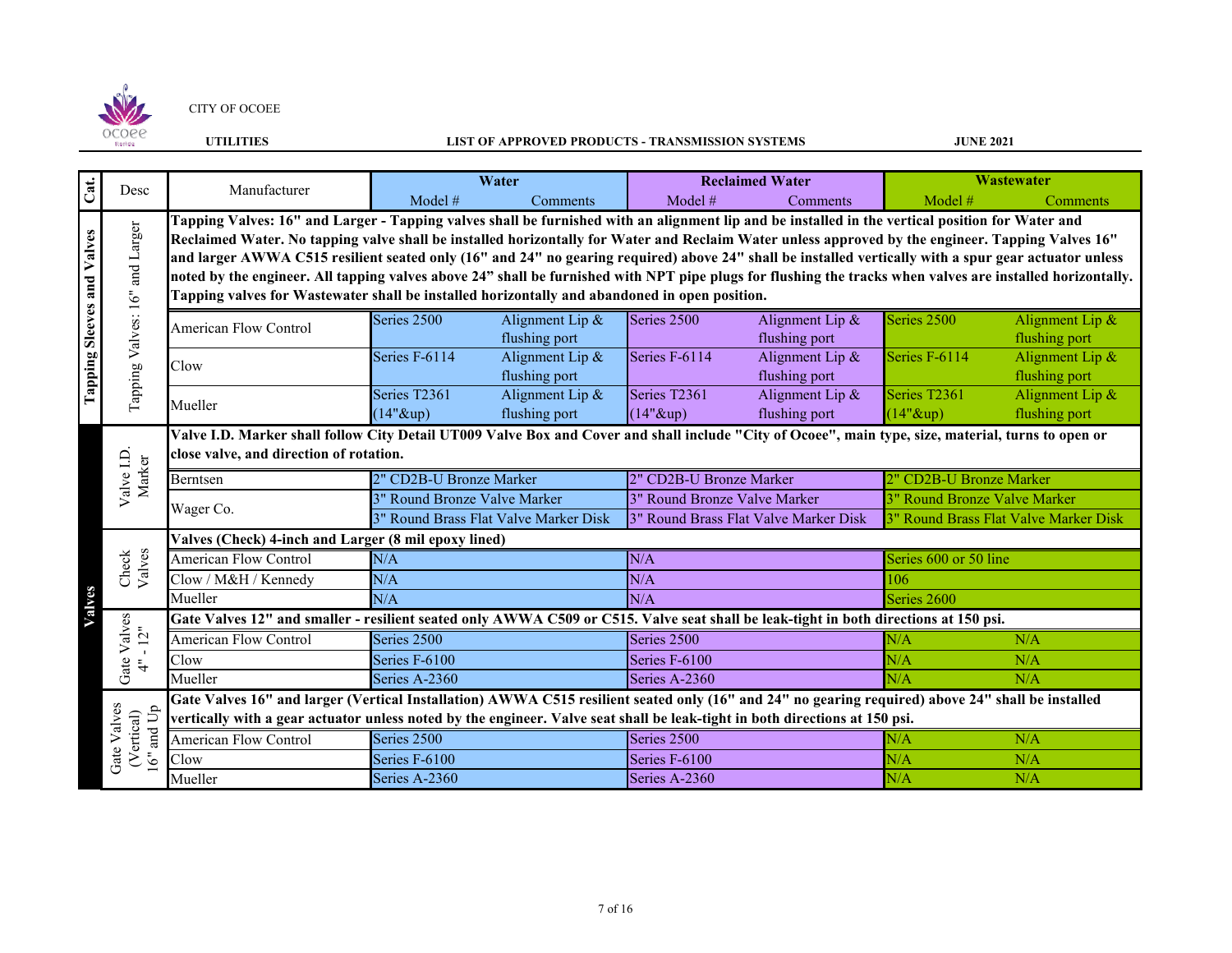

# **UTILITIES LIST OF APPROVED PRODUCTS - TRANSMISSION SYSTEMS**

| Cat.        | Desc                   | Manufacturer                                                                                                                                                                                                                                                                                                                                     |                       | Water                 |                       | <b>Reclaimed Water</b> |                               | <b>Wastewater</b>      |
|-------------|------------------------|--------------------------------------------------------------------------------------------------------------------------------------------------------------------------------------------------------------------------------------------------------------------------------------------------------------------------------------------------|-----------------------|-----------------------|-----------------------|------------------------|-------------------------------|------------------------|
|             |                        |                                                                                                                                                                                                                                                                                                                                                  | Model $#$             | Comments              | Model #               | <b>Comments</b>        | Model $#$                     | <b>Comments</b>        |
|             |                        | Plug Valves - Bi-directional, MJ & Flanged (min. 8mil fusion bonded epoxy with stainless steel bolts), gear operator to be sized for rated pressure of the<br>valve. Valves 4"-20" shall be 80% Full Port and valves 24" and greater shall be minimum of 70% full port. Valve shall be factory tested to minimium<br>100 PSI in both directions. |                       |                       |                       |                        |                               |                        |
|             | Plug Valves            | Clow                                                                                                                                                                                                                                                                                                                                             | N/A                   | N/A                   | N/A                   | N/A                    | F-5412 FLG                    | $4"$ & up              |
| Valves      |                        |                                                                                                                                                                                                                                                                                                                                                  | N/A                   | N/A                   | N/A                   | N/A                    | F-5413 MJ                     | $4"$ & up              |
|             |                        | Dezurik                                                                                                                                                                                                                                                                                                                                          | N/A                   | N/A                   | N/A                   | N/A                    | Series PEF or PEC             | $4"$ & up              |
|             |                        | Millikan / Pratt                                                                                                                                                                                                                                                                                                                                 | N/A                   | N/A                   | N/A                   | N/A                    | Eccentric/Ballcentric 4" & up |                        |
|             |                        | Val-Matic                                                                                                                                                                                                                                                                                                                                        | N/A                   | N/A                   | N/A                   | N/A                    | 5600 or 5800 (FLG) 4" & up    |                        |
|             |                        |                                                                                                                                                                                                                                                                                                                                                  | N/A                   | N/A                   | N/A                   | N/A                    | 5700 or 5900 (MJ)             | $4"$ & up              |
|             | Valve Boxes (Standard) | Two piece standard screw type Heavy Duty Valve Boxes and type of service cast in heavy duty traffic lid (H20 loading) ASTM A48                                                                                                                                                                                                                   |                       |                       |                       |                        |                               |                        |
|             |                        |                                                                                                                                                                                                                                                                                                                                                  | Series 4905           | <b>Box</b>            | N/A                   | N/A                    | Series 4905                   | <b>Box</b>             |
|             |                        | Bingham/Taylor                                                                                                                                                                                                                                                                                                                                   | $4905 - X$            | Extension             | N/A                   | N/A                    | $4905 - X$                    | Extension              |
|             |                        |                                                                                                                                                                                                                                                                                                                                                  | 4905-L1.5             | <b>Blue Water Lid</b> | N/A                   | N/A                    | 4905-L1.5                     | <b>Green Sewer Lid</b> |
|             |                        |                                                                                                                                                                                                                                                                                                                                                  | Series VB-261X-       | <b>Box</b>            | N/A                   | N/A                    | Series VB-261X-               | <b>Box</b>             |
|             |                        | Sigma                                                                                                                                                                                                                                                                                                                                            | 267X                  |                       |                       |                        | 267X                          |                        |
|             |                        |                                                                                                                                                                                                                                                                                                                                                  | VB 6302               | Extension             | N/A                   | N/A                    | <b>VB 6302</b>                | Extension              |
|             |                        |                                                                                                                                                                                                                                                                                                                                                  | <b>VB-2600WX</b>      | <b>Blue Water Lid</b> | N/A                   | N/A                    | <b>VB-2600SX</b>              | <b>Green Sewer Lid</b> |
|             |                        |                                                                                                                                                                                                                                                                                                                                                  | Series VB-0002        | <b>Box</b>            | Series VB-0002        | <b>Box</b>             | Series VB-0002                | <b>Box</b>             |
|             |                        | Star                                                                                                                                                                                                                                                                                                                                             | <b>VBEX 12-24S</b>    | Extension             | <b>VBEX 12-24S</b>    | Extension              | <b>VBEX 12-24S</b>            | Extension              |
|             |                        |                                                                                                                                                                                                                                                                                                                                                  | <b>VBLIDW</b>         | <b>Blue Water Lid</b> | <b>VBLIDRW</b>        | Purple Reclaim Lid     | <b>VBLIDS</b>                 | <b>Green Sewer Lid</b> |
| Valve Boxes |                        |                                                                                                                                                                                                                                                                                                                                                  | Series 6850           | <b>Box</b>            | Series 6850           | <b>Box</b>             | Series 6850                   | <b>Box</b>             |
|             |                        | <b>Tyler Union</b>                                                                                                                                                                                                                                                                                                                               | 58, 59, 60            | Extension             | 58, 59, 60            | Extension              | 58, 59, 60                    | Extension              |
|             |                        |                                                                                                                                                                                                                                                                                                                                                  | <b>Standard Lid</b>   | <b>Blue Water Lid</b> | <b>Standard Lid</b>   | Purple Reclaim Lid     | <b>Standard Lid</b>           | Green Sewer Lid        |
|             |                        | For mains equal to, or greater than, 16" diameter or equal to greater than 6' feet deep                                                                                                                                                                                                                                                          |                       |                       |                       |                        |                               |                        |
|             |                        | <b>American Flow Control</b>                                                                                                                                                                                                                                                                                                                     | #2A - 9A Retrofit     | Fit inside std        | N/A                   |                        | 2A - 9A Retrofit              | <b>Green Sewer Lid</b> |
|             |                        |                                                                                                                                                                                                                                                                                                                                                  | Valve Box Insert      | valve boxes           |                       |                        | <b>Valve Box Insert</b>       |                        |
|             |                        |                                                                                                                                                                                                                                                                                                                                                  | MVB050C thru          | <b>Blue Water Lid</b> | MVB050CR thru         | Purple Reclaim Lid     | MVB050C thru                  | Green Sewer Lid        |
|             | Valve Box              |                                                                                                                                                                                                                                                                                                                                                  | MVB130C with          |                       | MVB130CR with         |                        | MVB130C with                  |                        |
|             |                        | Mueller Company                                                                                                                                                                                                                                                                                                                                  | <b>Extension Stem</b> |                       | <b>Extension Stem</b> |                        | <b>Extension Stem</b>         |                        |
|             |                        |                                                                                                                                                                                                                                                                                                                                                  | MVB875 Guide          |                       | MVB875 Guide          |                        | MVB875 Guide                  |                        |
|             |                        |                                                                                                                                                                                                                                                                                                                                                  | Plate                 |                       | Plate                 |                        | Plate                         |                        |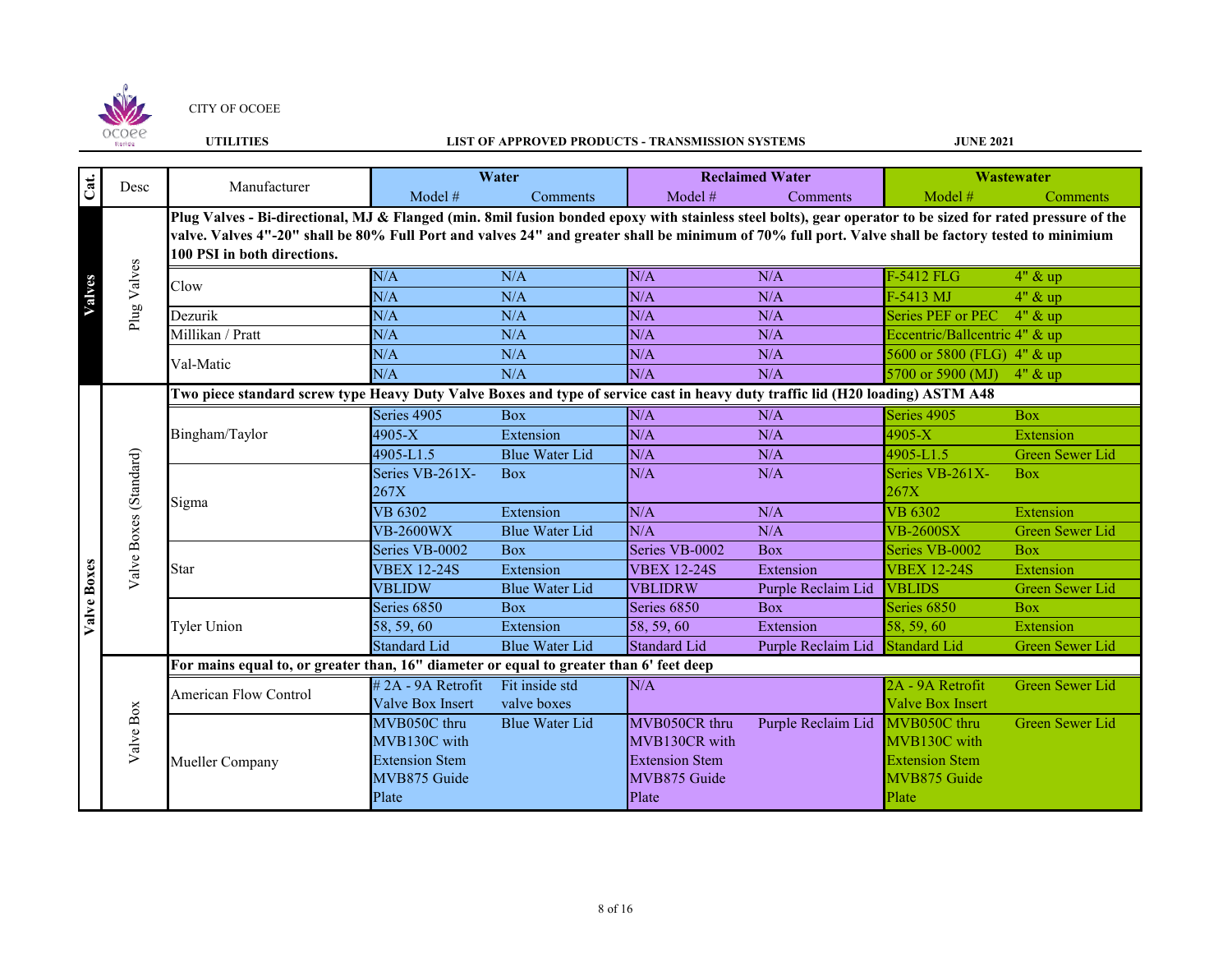

# **UTILITIES LIST OF APPROVED PRODUCTS - GRAVITY SYSTEMS**

| Coatings Cat.<br>Desc        |                                | Manufacturer                                                             |           | Water    |         | <b>Reclaimed Water</b> |                                                                                                                                                      | <b>Wastewater</b> |
|------------------------------|--------------------------------|--------------------------------------------------------------------------|-----------|----------|---------|------------------------|------------------------------------------------------------------------------------------------------------------------------------------------------|-------------------|
|                              |                                |                                                                          | Model $#$ | Comments | Model # | Comments               | Model $#$                                                                                                                                            | Comments          |
|                              |                                |                                                                          |           |          |         |                        | Interior coating for manholes with drop connections, force main connections, receiving manholes, and large manholes only. New precast structures and |                   |
|                              | Coatings for Manholes          | pump stations shall be lined.                                            |           |          |         |                        |                                                                                                                                                      |                   |
|                              |                                | <b>Engineered Spray Solutions</b>                                        | N/A       | N/A      | N/A     | N/A                    | SprayROQ                                                                                                                                             | $min$ 110 $mis$   |
|                              |                                | Kerneos Aluminate                                                        | N/A       | N/A      | N/A     | N/A                    | Sewpercoat                                                                                                                                           | min 110 mils      |
|                              |                                | Raven Lining System                                                      | N/A       | N/A      | N/A     | N/A                    | Raven 155 Primer                                                                                                                                     | min 110 mils      |
|                              |                                |                                                                          | N/A       | N/A      | N/A     | N/A                    | Raven 405                                                                                                                                            | min 110 mils      |
|                              |                                | Sauereisen                                                               | N/A       | N/A      | N/A     | N/A                    | 210 Series                                                                                                                                           | min 110 mils      |
|                              |                                |                                                                          | N/A       | N/A      | N/A     | N/A                    | Topcoat Glaze 210G                                                                                                                                   | min 110 mils      |
|                              |                                | CCI Spectrum, Inc                                                        | N/A       | N/A      | N/A     | N/A                    | Spectrashield                                                                                                                                        | min 110 mils      |
|                              |                                |                                                                          |           |          |         |                        | PVC Pipe for Gravity SDR26/SDR 35 (Green in color) ASTM-D034. Manufacturers shall be members in good standing with Uni-Bell to maintain              |                   |
|                              |                                | approval status.                                                         |           |          |         |                        |                                                                                                                                                      |                   |
|                              | Gravity                        | Certainteed                                                              | N/A       | N/A      | N/A     | N/A                    | <b>Gravity Sewer Pipe</b>                                                                                                                            |                   |
|                              |                                | Diamond Plastics Corp.                                                   | N/A       | N/A      | N/A     | N/A                    | Sani-21 SDR-35                                                                                                                                       |                   |
|                              | Mains<br>35<br>Pipe SDR        | JM Eagle                                                                 | N/A       | N/A      | N/A     | N/A                    | <b>Gravity Sewer</b>                                                                                                                                 |                   |
|                              |                                | National Pipe & Plastics, Inc.                                           | N/A       | N/A      | N/A     | N/A                    | <b>Ever-Green Sewer Pipe</b>                                                                                                                         |                   |
|                              |                                | North American Pipe Corp.                                                | N/A       | N/A      | N/A     | N/A                    | <b>Gravity Sewer</b>                                                                                                                                 |                   |
|                              |                                | (NAPCO)                                                                  |           |          |         |                        |                                                                                                                                                      |                   |
|                              |                                | Sanderson Pipe Corp.                                                     | N/A       | N/A      | N/A     | N/A                    | <b>Gravity Sewer</b>                                                                                                                                 |                   |
|                              |                                | Fittings, Adapters and Plugs - Gravity PVC ASTM-D3034, Min SDR26/ SDR 35 |           |          |         |                        |                                                                                                                                                      |                   |
| <b>PVC</b> Pipe and fittings | 35                             | <b>GPK</b> Products, Inc.                                                | N/A       | N/A      | N/A     | N/A                    | SDR26/SDR35 Gasketed sewer fittings                                                                                                                  |                   |
|                              |                                | Harrington Corporation                                                   | N/A       | N/A      | N/A     | N/A                    | SDR26/SDR35 Gasketed sewer fittings                                                                                                                  |                   |
|                              | <b>SDR</b>                     | (HARCO)                                                                  |           |          |         |                        |                                                                                                                                                      |                   |
|                              | Fittings                       | Multi Fittings Corp.                                                     | N/A       | N/A      | N/A     | N/A                    | SDR26/SDR 35 Trench Tough Sewer Fittings                                                                                                             |                   |
|                              |                                | JM Eagle                                                                 | N/A       | N/A      | N/A     | N/A                    | SDR26/SDR35 Gasketed sewer fittings                                                                                                                  |                   |
|                              |                                | Plastic Trends Inc                                                       | N/A       | N/A      | N/A     | N/A                    | SDR26/SDR35 Gasketed sewer fittings                                                                                                                  |                   |
|                              |                                | TIGRE USA, Inc.                                                          | N/A       | N/A      | N/A     | N/A                    | SDR26/SDR35 Gasketed sewer fittings                                                                                                                  |                   |
|                              |                                | <b>Flexible Pipe Connectors and Transitions</b>                          |           |          |         |                        |                                                                                                                                                      |                   |
|                              |                                | Fernco                                                                   | N/A       | N/A      | N/A     | N/A                    | 1002, 1051, 1056 Series                                                                                                                              |                   |
|                              | Connectors<br>Flexible<br>Pipe | Indiana Seal                                                             | N/A       | N/A      | N/A     | N/A                    | 102, 151, 156 Series                                                                                                                                 |                   |
|                              |                                | <b>Mission Rubber</b>                                                    | N/A       | N/A      | N/A     | N/A                    | MR02, MR51, MR 56 Series                                                                                                                             |                   |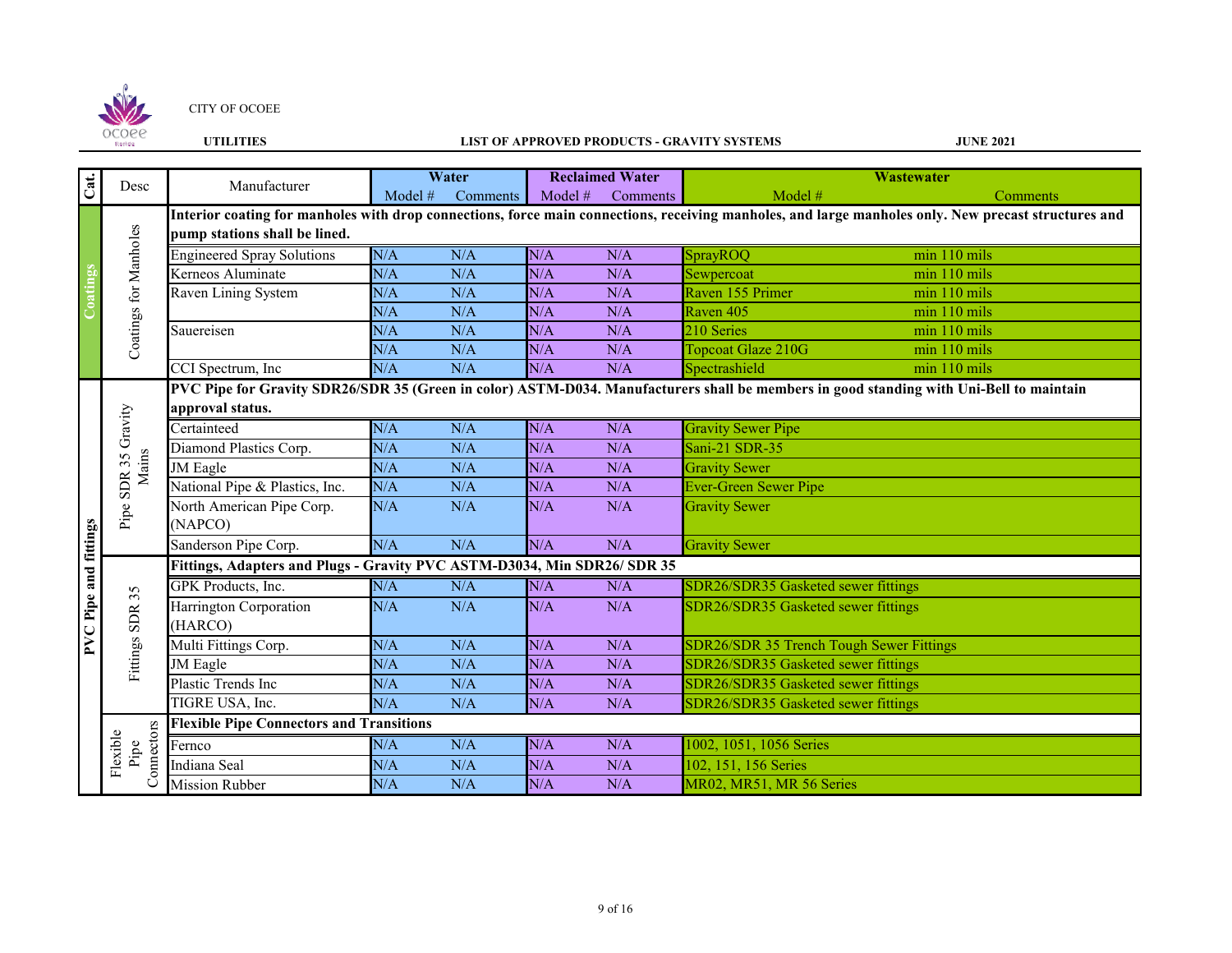

## **UTILITIES LIST OF APPROVED PRODUCTS - GRAVITY SYSTEMS**

|                                    |                                  |                                                                                                                                            |           | Water    |         | <b>Reclaimed Water</b> | <b>Wastewater</b>                                                                                                                |  |  |
|------------------------------------|----------------------------------|--------------------------------------------------------------------------------------------------------------------------------------------|-----------|----------|---------|------------------------|----------------------------------------------------------------------------------------------------------------------------------|--|--|
| $\overline{\text{Cat}}$            | Desc                             | Manufacturer                                                                                                                               | Model $#$ | Comments | Model # | Comments               | Model #<br>Comments                                                                                                              |  |  |
|                                    |                                  | <b>Frame and Cover</b>                                                                                                                     |           |          |         |                        |                                                                                                                                  |  |  |
|                                    | MH<br>Lids                       | <b>USF</b> Fabrication Inc.                                                                                                                | N/A       | N/A      | N/A     | N/A                    | Per City Details                                                                                                                 |  |  |
|                                    | $\frac{\text{Adj}}{\text{Ring}}$ | Top Adjusting Rings - HDPE with heavy duty loading (H-20)                                                                                  |           |          |         |                        |                                                                                                                                  |  |  |
|                                    |                                  | Ladtech, Inc                                                                                                                               | N/A       | N/A      | N/A     | N/A                    | 24R, 24S with Rope Sealant CS2455                                                                                                |  |  |
|                                    |                                  |                                                                                                                                            |           |          |         |                        | Wet Well and Valve Vault Access Frames and Covers with recessed lock & hasp. Frames and covers per manufacturers specifications. |  |  |
|                                    | Hatches                          | <b>Halliday Products</b>                                                                                                                   | N/A       | N/A      | N/A     | N/A                    | Per Pump Design                                                                                                                  |  |  |
|                                    |                                  | USF Fabrication Inc.                                                                                                                       | N/A       | N/A      | N/A     | N/A                    | Per Pump Design                                                                                                                  |  |  |
|                                    |                                  | Wet Well Hatch shall be equipped with integrated hatch entry protection system.                                                            |           |          |         |                        |                                                                                                                                  |  |  |
|                                    | Safety<br>Grate                  | <b>Halliday Products</b>                                                                                                                   | N/A       | N/A      | N/A     | N/A                    | Per Pump Design                                                                                                                  |  |  |
|                                    |                                  | Precast Manhole and Wetwell Structures ASTM C478.                                                                                          |           |          |         |                        |                                                                                                                                  |  |  |
|                                    |                                  | <b>Allied Precast</b>                                                                                                                      | N/A       | N/A      | N/A     | N/A                    | <b>Submit for Approval</b>                                                                                                       |  |  |
|                                    |                                  | Atlantic Concrete Products, Inc.                                                                                                           | N/A       | N/A      | N/A     | N/A                    | <b>Submit for Approval</b>                                                                                                       |  |  |
|                                    | Precast Concrete<br>Structures   | Delzotto Products, Inc.                                                                                                                    | N/A       | N/A      | N/A     | N/A                    | <b>Submit for Approval</b>                                                                                                       |  |  |
|                                    |                                  | Mack Concrete                                                                                                                              | N/A       | N/A      | N/A     | N/A                    | <b>Submit for Approval</b>                                                                                                       |  |  |
|                                    |                                  | Oldcastle Precast                                                                                                                          | N/A       | N/A      | N/A     | N/A                    | <b>Submit for Approval</b>                                                                                                       |  |  |
|                                    |                                  | <b>Standard Precast Inc.</b>                                                                                                               | N/A       | N/A      | N/A     | N/A                    | <b>Submit for Approval</b>                                                                                                       |  |  |
|                                    |                                  | Heat Shrink Seal - Precast structures shall be primed with manufacturer approved primer prior to application of heat shrunk encapsulation. |           |          |         |                        |                                                                                                                                  |  |  |
|                                    | Shrink<br>Heat<br>Seal           | Canusa-CPS                                                                                                                                 | N/A       | N/A      | N/A     | N/A                    | Wrapid Seal with WrapidSeal Primer (Canusa G Primer)                                                                             |  |  |
|                                    |                                  | Pipeline Seal & Insulator, Inc.                                                                                                            | N/A       | N/A      | N/A     | N/A                    | Riser Wrap with Polyken 1027 or 1039 primer                                                                                      |  |  |
| <b>Precast Concrete Structures</b> |                                  | (PSI)                                                                                                                                      |           |          |         |                        |                                                                                                                                  |  |  |
|                                    |                                  | Jointing Material Min. 2" width for all products to ensure squeeze out with manufacturer approved primer.                                  |           |          |         |                        |                                                                                                                                  |  |  |
|                                    | Jointing<br>Material             | Henry Company                                                                                                                              | N/A       | N/A      | N/A     | N/A                    | Ram-Nek<br>with Primer                                                                                                           |  |  |
|                                    |                                  | Martin Asphalt Company                                                                                                                     | N/A       | N/A      | N/A     | N/A                    | Evergrip 990<br>with Primer                                                                                                      |  |  |
|                                    |                                  | Trelleborg Pipe Seals                                                                                                                      | N/A       | N/A      | N/A     | N/A                    | $NPC - Bidco C-56$<br>with Primer                                                                                                |  |  |
|                                    |                                  | Resilient Connector Pipe Seals, Manhole - Gravity less than 12-inch and less than 15-ft deep                                               |           |          |         |                        |                                                                                                                                  |  |  |
|                                    |                                  | <b>Atlantic Concrete</b>                                                                                                                   | N/A       | N/A      | N/A     | N/A                    | A-Lok (cast-in-place)                                                                                                            |  |  |
|                                    |                                  | Hail Mary Rubber                                                                                                                           | N/A       | N/A      | N/A     | N/A                    | Star Seal (cast-in-place)                                                                                                        |  |  |
|                                    | Pipe Seals Gravity               | <b>IPS</b>                                                                                                                                 | N/A       | N/A      | N/A     | N/A                    | <b>Wedge Style</b>                                                                                                               |  |  |
|                                    |                                  | <b>NPC</b>                                                                                                                                 | N/A       | N/A      | N/A     | N/A                    | Kor-N-Seal Model WS                                                                                                              |  |  |
|                                    |                                  | Press seal gasket                                                                                                                          | N/A       | N/A      | N/A     | N/A                    | <b>PSX Direct Drive</b>                                                                                                          |  |  |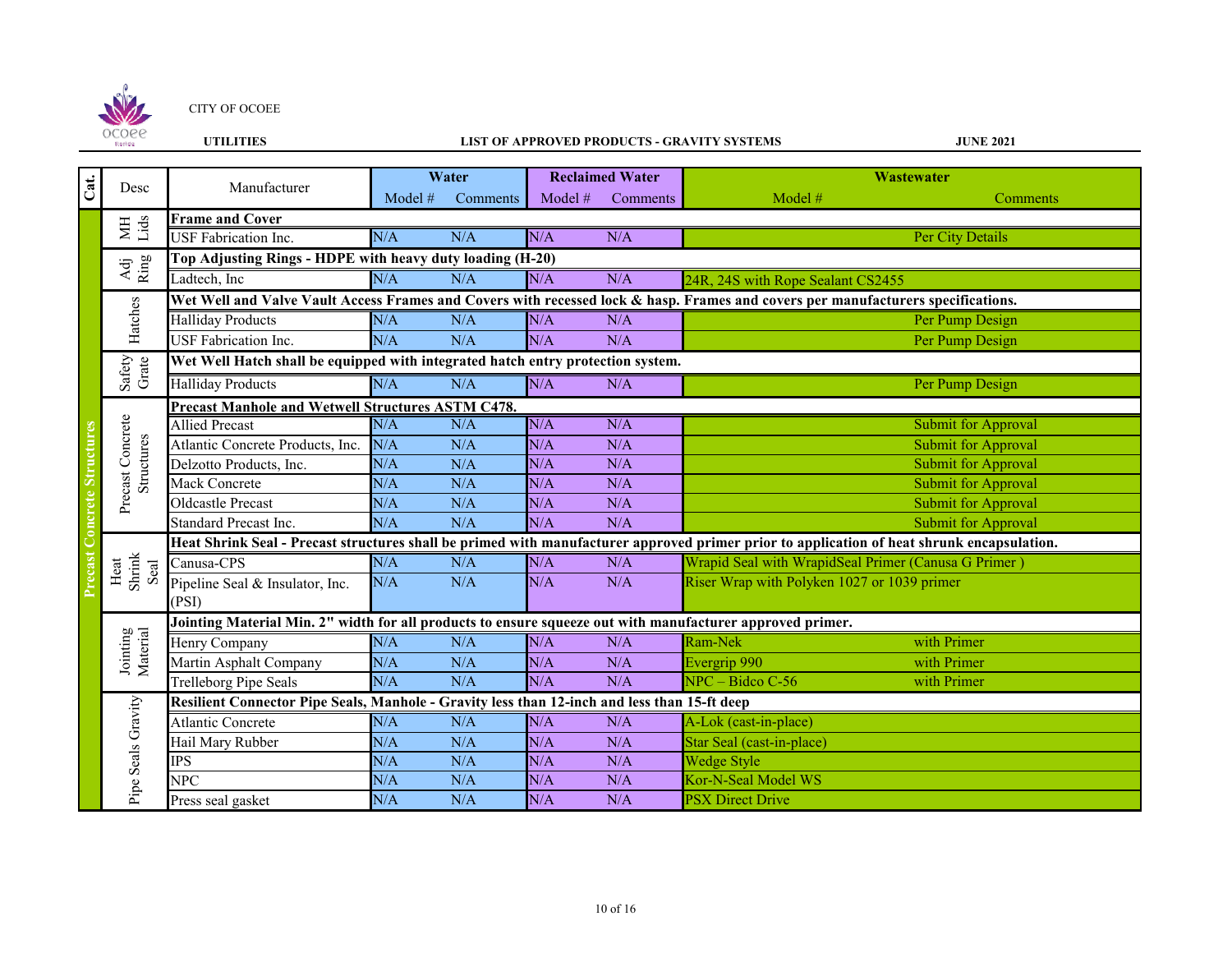

## **UTILITIES LIST OF APPROVED PRODUCTS - GRAVITY SYSTEMS**

|                         |                     |                                    | Water     |          | <b>Reclaimed Water</b> |                 | <b>Wastewater</b>                                                                                                                              |                 |
|-------------------------|---------------------|------------------------------------|-----------|----------|------------------------|-----------------|------------------------------------------------------------------------------------------------------------------------------------------------|-----------------|
| $\overline{\text{Cat}}$ | Desc                | Manufacturer                       | Model $#$ | Comments | Model $#$              | <b>Comments</b> | Model $#$                                                                                                                                      | <b>Comments</b> |
|                         |                     |                                    |           |          |                        |                 | Cast in Place Pipe Seals, Manhole - Gravity Greater Than or Equal to 12-inch and all pipe sizes greater than 15-ft deep                        |                 |
|                         | Seals<br>Pipe<br>g. | <b>Atlantic Concrete</b>           | N/A       | N/A      | N/A                    | N/A             | A-Lok                                                                                                                                          | cast in place   |
|                         |                     | Hail Mary Rubber                   | N/A       | N/A      | N/A                    | N/A             | <b>Star Seal</b>                                                                                                                               | cast in place   |
|                         |                     |                                    |           |          |                        |                 | Modular Pipe Seals for Wet Well and Valve Box penetrations and all forcemain connections to existing and new precast concrete structures. EPDM |                 |
|                         | Seals               | <b>Rubber with 316 SS Hardware</b> |           |          |                        |                 |                                                                                                                                                |                 |
|                         |                     | CCI Pipeline Systems               | N/A       | N/A      | N/A                    | N/A             | Wrap-It Link WL-SS Series                                                                                                                      |                 |
|                         | Pipe                | Pipeline Seal & Insulator, Inc /   | N/A       | N/A      | N/A                    | N/A             | Link-Seal S-316 Modular Seal                                                                                                                   |                 |
|                         | $\mathbb{N}$        | Link Seal                          |           |          |                        |                 |                                                                                                                                                |                 |
|                         |                     | Proco Products, Inc.               | N/A       | N/A      | N/A                    | N/A             | <b>PenSeal ES-PS Series</b>                                                                                                                    |                 |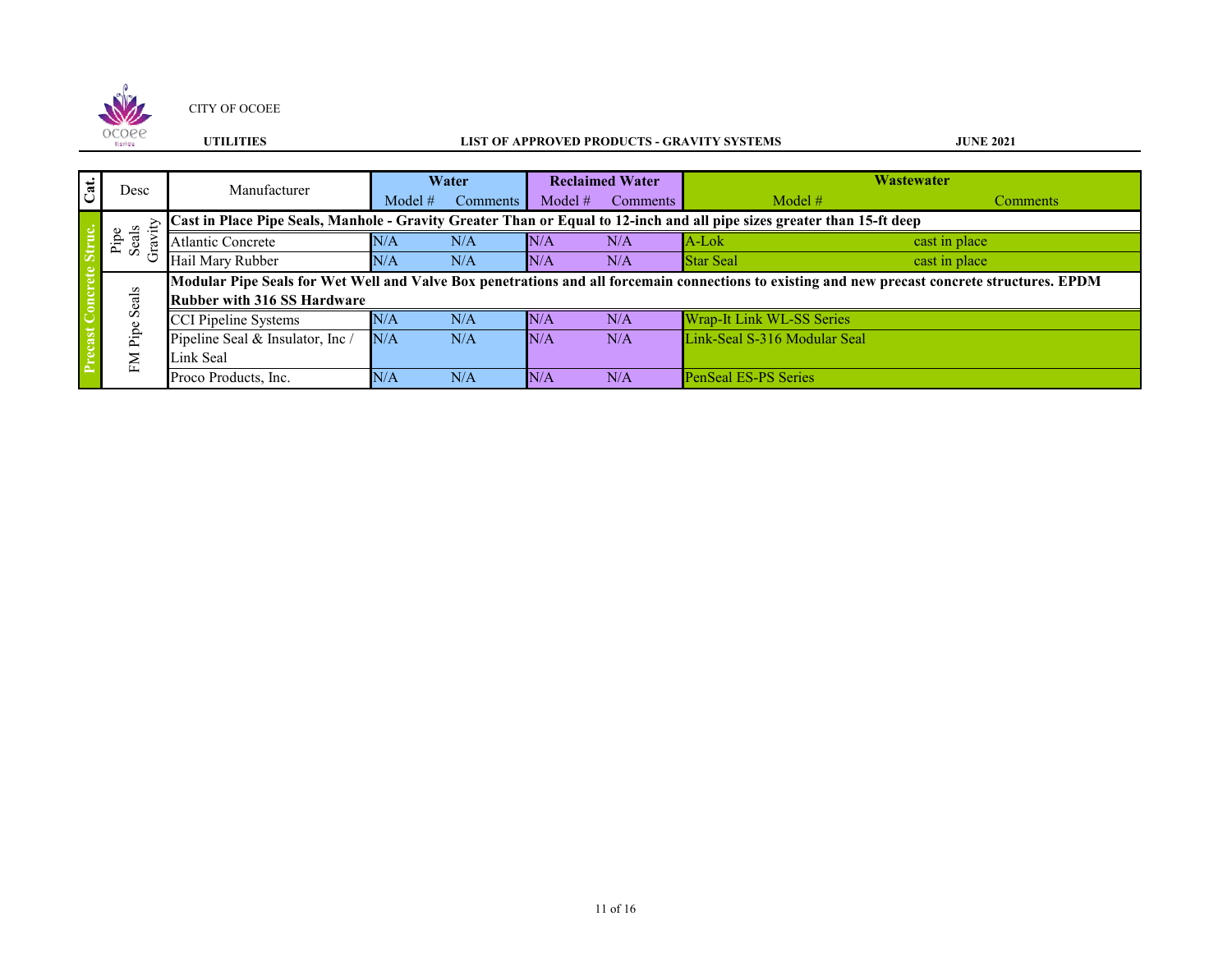

## **UTILITIES LIST OF APPROVED PRODUCTS - PUMP STATION SYSTEMS**

| Cat.                             | Desc                      | Manufacturer                                            |         | Water    |         | <b>Reclaimed Water</b> | Wastewater                                                                                                                                       |  |  |  |
|----------------------------------|---------------------------|---------------------------------------------------------|---------|----------|---------|------------------------|--------------------------------------------------------------------------------------------------------------------------------------------------|--|--|--|
|                                  |                           |                                                         | Model # | Comments | Model # | Comments               | Model #<br>Comments                                                                                                                              |  |  |  |
|                                  | Generator                 | Generator Systems, Fixed Shall be UL 2200 Certified.    |         |          |         |                        |                                                                                                                                                  |  |  |  |
|                                  |                           | Generac                                                 | N/A     | N/A      | N/A     | N/A                    | Submit for Approval                                                                                                                              |  |  |  |
|                                  |                           | Tradewinds                                              | N/A     | N/A      | N/A     | N/A                    | <b>Submit for Approval</b>                                                                                                                       |  |  |  |
|                                  |                           | <b>Generator Fuel Tanks. Shall be UL2085 certified.</b> |         |          |         |                        |                                                                                                                                                  |  |  |  |
| Generator                        | Fuel<br>Tanks             | Generac                                                 | N/A     | N/A      | N/A     | N/A                    | Submit for Approval, Base Mounted                                                                                                                |  |  |  |
|                                  |                           | Tradewinds                                              | N/A     | N/A      | N/A     | N/A                    | Submir for Approval                                                                                                                              |  |  |  |
|                                  | $\widetilde{\mathbb{G}}$  | <b>Generator Receptacle (GR)</b>                        |         |          |         |                        |                                                                                                                                                  |  |  |  |
|                                  |                           | <b>Pyle National</b>                                    | N/A     | N/A      | N/A     | N/A                    | JRE-4100 (230V, 100A, 3P, 4W) with Angle Adapter                                                                                                 |  |  |  |
|                                  |                           | Pressure Gauges shall have Diaphragm Seals. Oil filled. |         |          |         |                        |                                                                                                                                                  |  |  |  |
|                                  |                           | Ashcroft                                                | N/A     | N/A      | N/A     | N/A                    | 10 1008SL 02L 60#<br><b>Gauge Diaphragm Seal</b>                                                                                                 |  |  |  |
|                                  | Pressure Gauges           |                                                         | N/A     | N/A      | N/A     | N/A                    | 25 200SS 02T XYTSE                                                                                                                               |  |  |  |
|                                  |                           | Trerice                                                 | N/A     | N/A      | N/A     | N/A                    | D83LFSS4002LA100 - Gauge                                                                                                                         |  |  |  |
| Pressure Gauges                  |                           |                                                         | N/A     | N/A      | N/A     | N/A                    | M51001SSSS - Diaphragm Seal                                                                                                                      |  |  |  |
|                                  |                           |                                                         | N/A     | N/A      | N/A     | N/A                    | D99100 Fill and Mount Charge                                                                                                                     |  |  |  |
|                                  |                           | Winter Gauges                                           | N/A     | N/A      | N/A     | N/A                    | <b>PFQ770 0-60 PSI</b>                                                                                                                           |  |  |  |
|                                  |                           |                                                         | N/A     | N/A      | N/A     | N/A                    | D70950 top                                                                                                                                       |  |  |  |
|                                  |                           |                                                         | N/A     | N/A      | N/A     | N/A                    | D70954 Bottom                                                                                                                                    |  |  |  |
|                                  | Pumps                     | <b>Submersible Pumps</b>                                |         |          |         |                        |                                                                                                                                                  |  |  |  |
| Pumps                            |                           | Flygt                                                   | N/A     | N/A      | N/A     | N/A                    |                                                                                                                                                  |  |  |  |
|                                  | Floats                    | <b>Float Regulator (FR) - Duplex Pump Stations</b>      |         |          |         |                        |                                                                                                                                                  |  |  |  |
|                                  |                           | Rotofloat                                               | N/A     | N/A      | N/A     | N/A                    | Roto-Float                                                                                                                                       |  |  |  |
|                                  |                           | <b>Main Service Disconnect Breaker</b>                  |         |          |         |                        |                                                                                                                                                  |  |  |  |
| <b>Pump Station Main Service</b> | Main<br>Service<br>Disc.  | Square D                                                | N/A     | N/A      | N/A     | N/A                    | H or J Frame 3 Pole 600 Volt (HGL or JGL determined by amperage)                                                                                 |  |  |  |
|                                  |                           |                                                         |         |          |         |                        | Surge Protector - UL 1449, 3rd Edition listed and labeled, minimum 10 year warranty, NEMA LS-1 and IEEEC62, 41/45 tested with NEMA 4X            |  |  |  |
|                                  |                           |                                                         |         |          |         |                        | enclosure, internal fusing, voltage and phase to match service. Rated 80,000 amps per mode for Duplex & Triplex stations and 150,000 Amperes per |  |  |  |
|                                  |                           |                                                         |         |          |         |                        | mode for Master Stations. All devices shall be provided with a NEMA 4X Plastic enclosure which is approved in lieu of stainless steel.           |  |  |  |
|                                  | Surge Protector<br>Device | Current Technology (Power &                             | N/A     | N/A      | N/A     | N/A                    | XN-80, TG-150 or CurrentGuard 150 Plus Series                                                                                                    |  |  |  |
|                                  |                           | Systems)                                                |         |          |         |                        |                                                                                                                                                  |  |  |  |
|                                  |                           | Josyln AKA (Total Protection                            | N/A     | N/A      | N/A     | N/A                    | TSS-ST 160 Series, ST 300 Series or JSP-300 Series                                                                                               |  |  |  |
|                                  |                           | Solutions)                                              |         |          |         |                        |                                                                                                                                                  |  |  |  |
|                                  |                           | Surge Suppressors, Inc                                  | N/A     | N/A      | N/A     | N/A                    | <b>LSE Series or SHL Series</b>                                                                                                                  |  |  |  |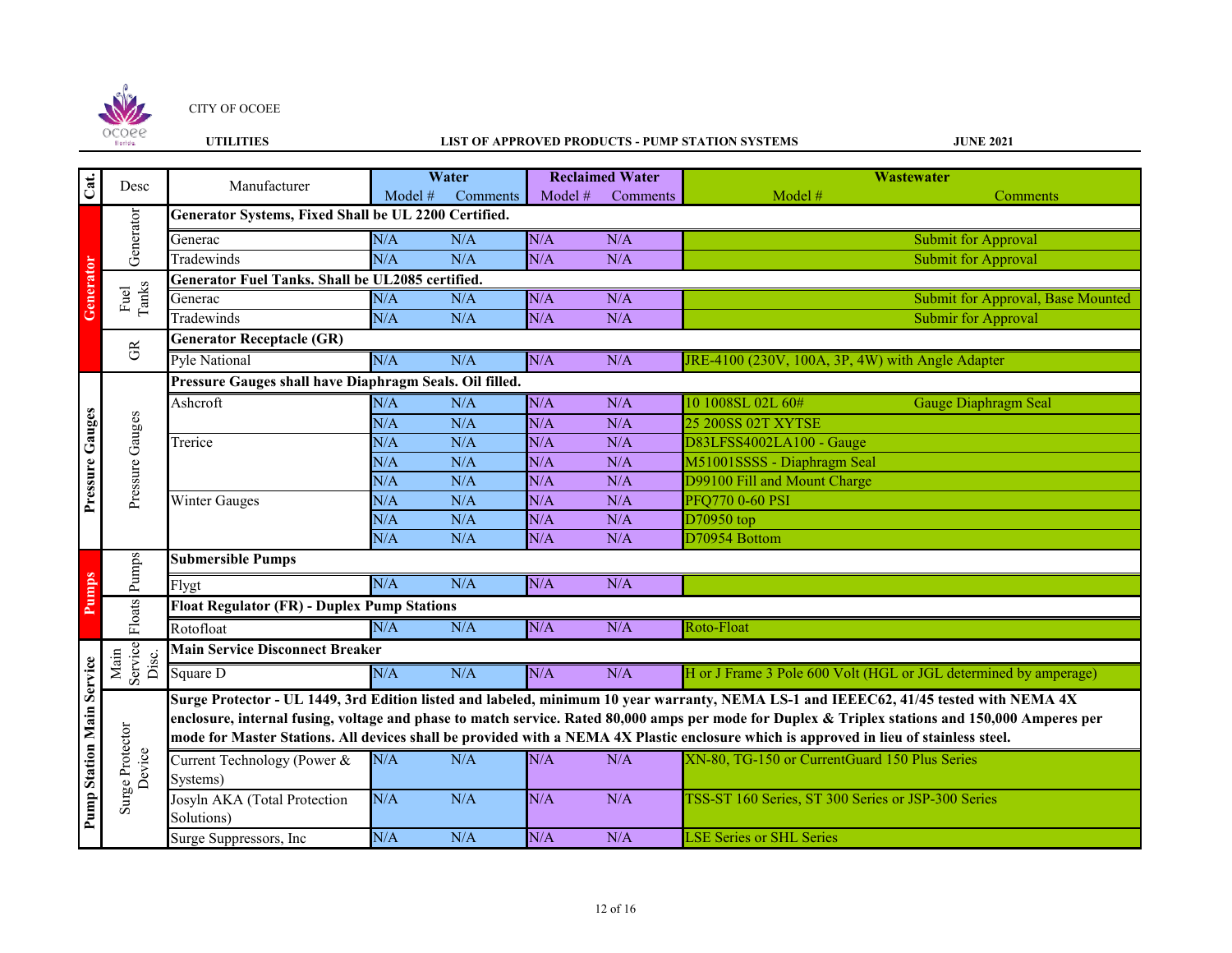

# **UTILITIES LIST OF APPROVED PRODUCTS - PUMP STATION SYSTEMS**

|                                   |                                     | Manufacturer                                                                                                                                 | Water   |          | <b>Reclaimed Water</b> |          | Wastewater                                                                                                                                        |          |  |  |
|-----------------------------------|-------------------------------------|----------------------------------------------------------------------------------------------------------------------------------------------|---------|----------|------------------------|----------|---------------------------------------------------------------------------------------------------------------------------------------------------|----------|--|--|
| Cat.                              | Desc                                |                                                                                                                                              | Model # | Comments | Model #                | Comments | Model #                                                                                                                                           | Comments |  |  |
|                                   |                                     |                                                                                                                                              |         |          |                        |          | Sub-Panel Enclosure - NEMA 12/3R Enclosure 316SS, white polyester Powder coated finish inside and out, With 3 Point Pad lockable Handle, and Door |          |  |  |
| <b>Sub Panel</b>                  |                                     | <b>Stop</b>                                                                                                                                  |         |          |                        |          |                                                                                                                                                   |          |  |  |
|                                   | Sub Panel                           | Hoffman                                                                                                                                      | N/A     | N/A      | N/A                    | N/A      |                                                                                                                                                   |          |  |  |
|                                   |                                     | Schaefer                                                                                                                                     | N/A     | N/A      | N/A                    | N/A      |                                                                                                                                                   |          |  |  |
|                                   |                                     | Universal enclosure systems                                                                                                                  | N/A     | N/A      | N/A                    | N/A      |                                                                                                                                                   |          |  |  |
|                                   | Control<br>Panel                    | <b>Control Panel Supplier</b>                                                                                                                |         |          |                        |          |                                                                                                                                                   |          |  |  |
|                                   |                                     | ECS                                                                                                                                          | N/A     | N/A      | N/A                    | N/A      |                                                                                                                                                   |          |  |  |
|                                   |                                     | Sta-Con Inc                                                                                                                                  | N/A     | N/A      | N/A                    | N/A      |                                                                                                                                                   |          |  |  |
|                                   | Enclosure                           | Enclosure - NEMA 12/3R Enclosure 316SS, white polyester Powder coated finish inside and out, With 3 Point Pad lockable Handle, and Door Stop |         |          |                        |          |                                                                                                                                                   |          |  |  |
|                                   |                                     | Hoffman                                                                                                                                      | N/A     | N/A      | N/A                    | N/A      |                                                                                                                                                   |          |  |  |
|                                   |                                     | Schaefer                                                                                                                                     | N/A     | N/A      | N/A                    | N/A      |                                                                                                                                                   |          |  |  |
|                                   |                                     | Universal enclosure systems                                                                                                                  | N/A     | N/A      | N/A                    | N/A      |                                                                                                                                                   |          |  |  |
|                                   | Mount                               | <b>Mounting Channel for Enclosures</b>                                                                                                       |         |          |                        |          |                                                                                                                                                   |          |  |  |
|                                   |                                     | Unistrut Stainless Steel                                                                                                                     | N/A     | N/A      | N/A                    | N/A      | 1" 5/8 x 1" 5/8 316 SS                                                                                                                            |          |  |  |
|                                   | Seal-<br>off                        | <b>Explosion-Proof Sealoff</b>                                                                                                               |         |          |                        |          |                                                                                                                                                   |          |  |  |
|                                   |                                     | Cooper Crouse-Hinds                                                                                                                          | N/A     | N/A      | N/A                    | N/A      | EYSR - 2 Inch Min.                                                                                                                                |          |  |  |
|                                   | Flasher                             | Flasher (FL)                                                                                                                                 |         |          |                        |          |                                                                                                                                                   |          |  |  |
| <b>Pump Station Control Panel</b> |                                     | <b>MPE</b>                                                                                                                                   | N/A     | N/A      | N/A                    | N/A      | 025-120-105                                                                                                                                       |          |  |  |
|                                   |                                     | <b>SSAC</b>                                                                                                                                  |         |          |                        |          | $FS-126$                                                                                                                                          |          |  |  |
|                                   | $\frac{\text{Alarm}}{\text{Light}}$ | Alarm Light / With Base and Globe (AL)                                                                                                       |         |          |                        |          |                                                                                                                                                   |          |  |  |
|                                   |                                     | American Electric                                                                                                                            | N/A     | N/A      | N/A                    | N/A      | F32552                                                                                                                                            |          |  |  |
|                                   |                                     | Red Dot Globe                                                                                                                                | N/A     | N/A      | N/A                    | N/A      | VGLR-01                                                                                                                                           |          |  |  |
|                                   |                                     | Red Dot Base                                                                                                                                 |         |          |                        |          | $VA-01$                                                                                                                                           |          |  |  |
|                                   | $\mathbf{A}\mathbf{H}$              | <b>Alarm Horn (AH)</b>                                                                                                                       |         |          |                        |          |                                                                                                                                                   |          |  |  |
|                                   |                                     | Wheelock                                                                                                                                     | N/A     | N/A      | N/A                    | N/A      | $3IT-115-R$                                                                                                                                       |          |  |  |
|                                   | Fuse                                | <b>Fuses (F)</b>                                                                                                                             |         |          |                        |          |                                                                                                                                                   |          |  |  |
|                                   |                                     | <b>Bussmann</b>                                                                                                                              | N/A     | N/A      | N/A                    | N/A      | FNQ-R or KTK-R                                                                                                                                    |          |  |  |
|                                   | HOA                                 | Hand-Auto-Off Selector (HOA)                                                                                                                 |         |          |                        |          |                                                                                                                                                   |          |  |  |
|                                   |                                     | Square D                                                                                                                                     | N/A     | N/A      | N/A                    | N/A      | 9001-SKS43B                                                                                                                                       |          |  |  |
|                                   | ISS                                 | <b>Horn Silence Button (HSS)</b>                                                                                                             |         |          |                        |          |                                                                                                                                                   |          |  |  |
|                                   |                                     | Square D                                                                                                                                     | N/A     | N/A      | N/A                    | N/A      | 9001-SKR1RH5                                                                                                                                      |          |  |  |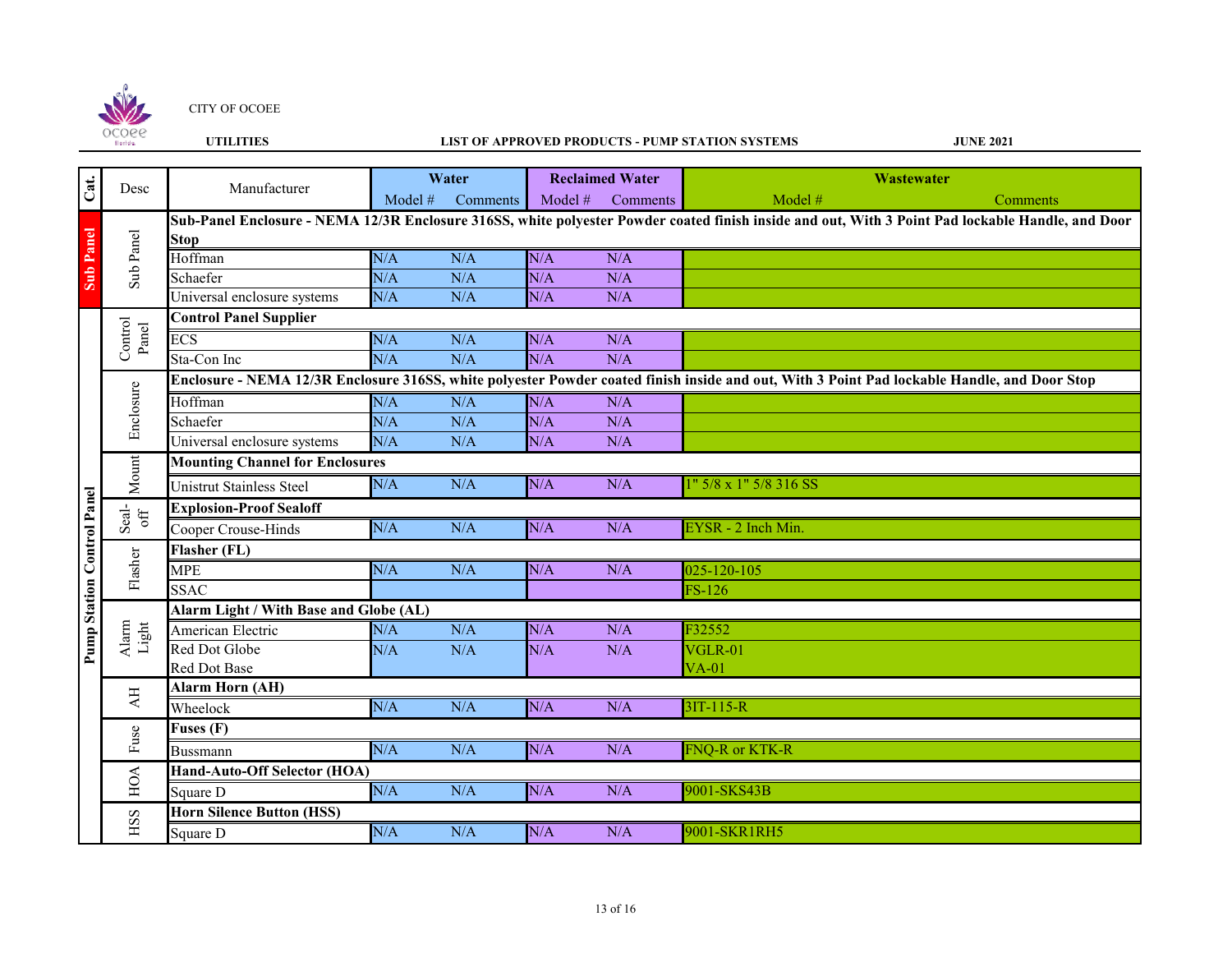

#### **UTILITIES LIST OF APPROVED PRODUCTS - PUMP STATION SYSTEMS**

| Cat.                              | Desc                      | Manufacturer                                                                          | Water   |          | <b>Reclaimed Water</b> |          | Wastewater                                                       |  |  |  |
|-----------------------------------|---------------------------|---------------------------------------------------------------------------------------|---------|----------|------------------------|----------|------------------------------------------------------------------|--|--|--|
|                                   |                           |                                                                                       | Model # | Comments | Model #                | Comments | Model #<br>Comments                                              |  |  |  |
|                                   | Inter-<br>lock            | <b>Mechanical Interlock</b>                                                           |         |          |                        |          |                                                                  |  |  |  |
|                                   |                           | Square D                                                                              | N/A     | N/A      | N/A                    | N/A      | S29354                                                           |  |  |  |
|                                   |                           | Control Panel Main Circuit Breaker (MCB) With S29450 Circuit Breaker Auxiliary Switch |         |          |                        |          |                                                                  |  |  |  |
|                                   |                           | Square D                                                                              | N/A     | N/A      | N/A                    | N/A      | H or J Frame 3 Pole 600 Volt (HGL or JGL determined by amperage) |  |  |  |
|                                   |                           | <b>Emergency Circuit Breaker (ECB) With S29450 Circuit Breaker Auxiliary Switch</b>   |         |          |                        |          |                                                                  |  |  |  |
|                                   |                           | Square D                                                                              | N/A     | N/A      | N/A                    | N/A      | H or J Frame 3 Pole 600 Volt (HGL or JGL determined by amperage) |  |  |  |
|                                   | <b>Breakers</b>           | <b>Motor Circuit Breaker (MB)</b>                                                     |         |          |                        |          |                                                                  |  |  |  |
|                                   |                           | Square D                                                                              | N/A     | N/A      | N/A                    | N/A      | H or J Frame 3 Pole 600 Volt (HGL or JGL determined by amperage) |  |  |  |
|                                   |                           | <b>Control Circuit Breaker/ GFCI Receptacle Breaker/ SCADA Breaker</b>                |         |          |                        |          |                                                                  |  |  |  |
|                                   |                           | Square D                                                                              | N/A     | N/A      | N/A                    | N/A      | QOU120                                                           |  |  |  |
| <b>Pump Station Control Panel</b> | <b>NS</b>                 | <b>Motor Starter (MS)</b>                                                             |         |          |                        |          |                                                                  |  |  |  |
|                                   |                           | Square D                                                                              | N/A     | N/A      | N/A                    | N/A      | Type S Class 8536                                                |  |  |  |
|                                   | $\Xi$                     | <b>Overload Heater(OL)</b>                                                            |         |          |                        |          |                                                                  |  |  |  |
|                                   |                           | Square D                                                                              | N/A     | N/A      | N/A                    | N/A      | Part number will vary with size needed                           |  |  |  |
|                                   | $\widetilde{\mathcal{C}}$ | <b>Overload Reset</b>                                                                 |         |          |                        |          |                                                                  |  |  |  |
|                                   |                           | Square D                                                                              | N/A     | N/A      | N/A                    | N/A      | 9066-RA1                                                         |  |  |  |
|                                   | Transformer               | <b>Control Circuit Transformer (XMFR)</b>                                             |         |          |                        |          |                                                                  |  |  |  |
|                                   |                           | Square D                                                                              | N/A     | N/A      | N/A                    | N/A      | 9070TF75D23<br>120/24 Volt .075 KVA                              |  |  |  |
|                                   |                           | <b>Main Circuit Transformer (MCT)</b>                                                 |         |          |                        |          |                                                                  |  |  |  |
|                                   |                           | Square D                                                                              | N/A     | N/A      | N/A                    | N/A      | 9070T2000D1<br>480/120 2KVA                                      |  |  |  |
|                                   | ${\rm SPB}$               | Supplemental Fuses - 3 pole, 1-amp for Phase Monitor                                  |         |          |                        |          |                                                                  |  |  |  |
|                                   |                           | Square D (or approved equal)                                                          | N/A     | N/A      | N/A                    | N/A      | MG24532                                                          |  |  |  |
|                                   |                           | <b>Phase Monitor (PM)</b>                                                             |         |          |                        |          |                                                                  |  |  |  |
|                                   | PМ                        | MPE 240 V.                                                                            | N/A     | N/A      | N/A                    | N/A      | 001-230-118-OVG5                                                 |  |  |  |
|                                   |                           | MPE 480 V.                                                                            | N/A     | N/A      | N/A                    | N/A      | 002-480-123-OVG5                                                 |  |  |  |
|                                   |                           | <b>Pump Automatic Alternator (PAA)</b>                                                |         |          |                        |          |                                                                  |  |  |  |
|                                   | Pump                      | Diversified Duplex                                                                    | N/A     | N/A      | N/A                    | N/A      | ARA-120-ACA                                                      |  |  |  |
|                                   | Alternator                | <b>MPE</b> Duplex                                                                     | N/A     | N/A      | N/A                    | N/A      | 008-120-13SP                                                     |  |  |  |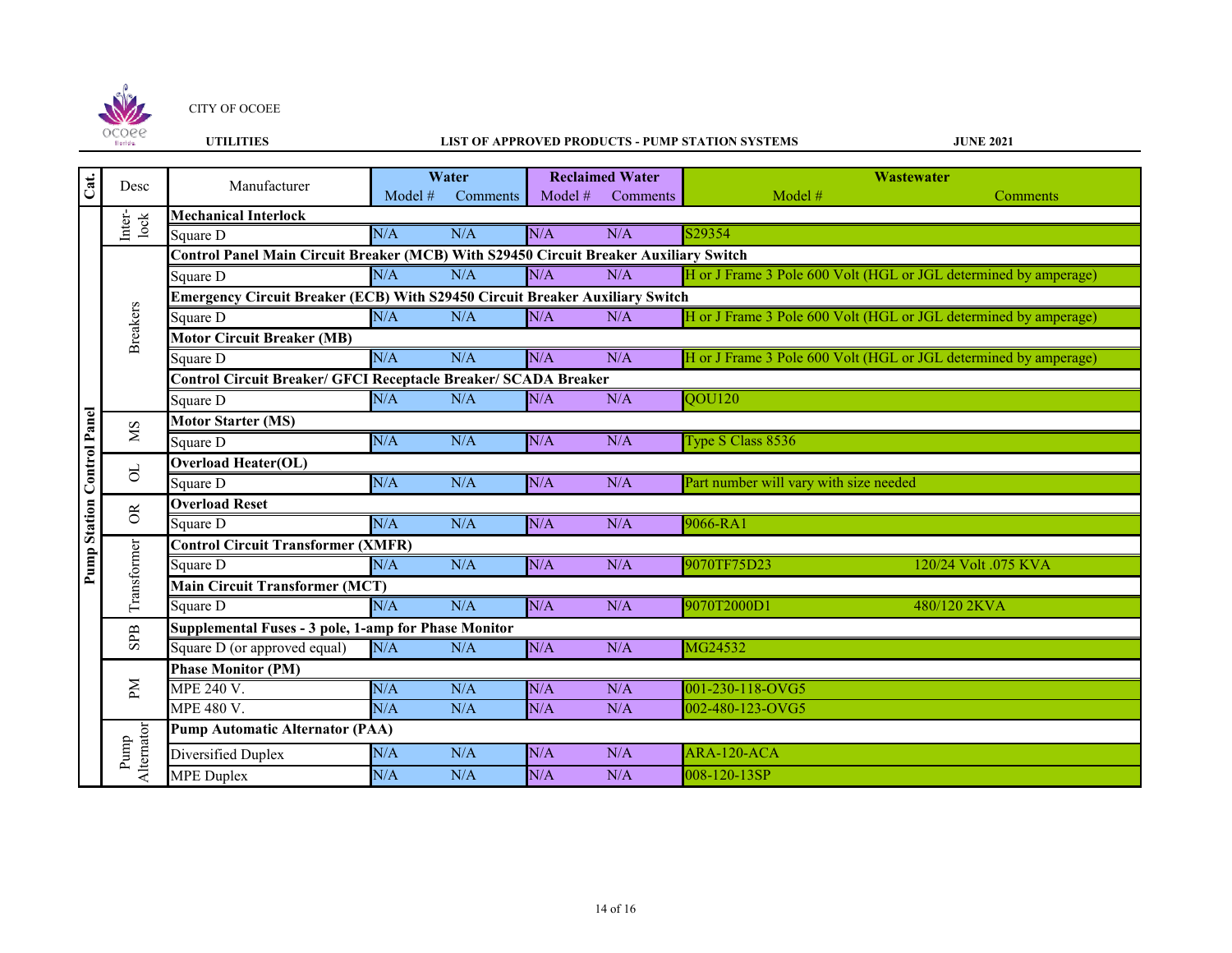

## **UTILITIES LIST OF APPROVED PRODUCTS - PUMP STATION SYSTEMS**

| Cat.                              | Desc                          | Manufacturer                                    | Water     |          | <b>Reclaimed Water</b> |          | Wastewater                             |          |  |  |
|-----------------------------------|-------------------------------|-------------------------------------------------|-----------|----------|------------------------|----------|----------------------------------------|----------|--|--|
|                                   |                               |                                                 | Model $#$ | Comments | Model #                | Comments | Model #                                | Comments |  |  |
|                                   | Alt. Test<br>Switch           | Alt. Test Switch                                |           |          |                        |          |                                        |          |  |  |
|                                   |                               | Carling Technologies                            | N/A       | N/A      | N/A                    | N/A      | 6GG5E-78                               |          |  |  |
|                                   |                               | Honeywell                                       | N/A       | N/A      | N/A                    | N/A      | 2TL1-50                                |          |  |  |
|                                   | Relay                         | Relay                                           |           |          |                        |          |                                        |          |  |  |
|                                   |                               | Potter Brumfield 24 Volt                        | N/A       | N/A      | N/A                    | N/A      | <b>KRPA-11AN-24</b>                    |          |  |  |
|                                   |                               | Potter Brumfield 120 Volt                       | N/A       | N/A      | N/A                    | N/A      | <b>KRPA-11AN-120</b>                   |          |  |  |
|                                   |                               | Square D 24 Volt                                | N/A       | N/A      | N/A                    | N/A      | 8501KP12P14V14                         |          |  |  |
|                                   |                               | Square D 120Volt                                | N/A       | N/A      | N/A                    | N/A      | 8501KP12P14V20                         |          |  |  |
|                                   | Relay<br>Base                 | <b>Relay Base</b>                               |           |          |                        |          |                                        |          |  |  |
|                                   |                               | IEDC 8 Pin Relay Base 600 Volt N/A              |           | N/A      | N/A                    | N/A      | <b>SR2P-06</b>                         |          |  |  |
|                                   | Duplex<br>Receptacle<br>/GFCI | Duplex Receptacle/GFCI (DR) Upgraded to 20 Amp  |           |          |                        |          |                                        |          |  |  |
|                                   |                               | Hubbell                                         | N/A       | N/A      | N/A                    | N/A      | GFTR20BK                               |          |  |  |
| <b>Pump Station Control Panel</b> |                               | Pass & Seymour                                  | N/A       | N/A      | N/A                    | N/A      | <b>2095TRBK</b>                        |          |  |  |
|                                   | <b>NLE</b>                    | <b>Elapse Time Meter (ETM)</b>                  |           |          |                        |          |                                        |          |  |  |
|                                   |                               | Reddington                                      | N/A       | N/A      | N/A                    | N/A      | 711-0160                               |          |  |  |
|                                   | Grounding                     | <b>Grounding System</b>                         |           |          |                        |          |                                        |          |  |  |
|                                   |                               | Marathon                                        | N/A       | N/A      | N/A                    | N/A      | <b>Neutral Isolation Block 1421570</b> |          |  |  |
|                                   |                               | Panduit                                         | N/A       | N/A      | N/A                    | N/A      | Ground Lug LAM2A 1/0 - 014 -6Y         |          |  |  |
|                                   |                               | Square D                                        | N/A       | N/A      | N/A                    | N/A      | <b>Ground Buss PK7GTA</b>              |          |  |  |
|                                   | $\mathbf{S}\mathbf{T}$        | <b>Terminal Strip (TS)</b>                      |           |          |                        |          |                                        |          |  |  |
|                                   |                               | Marathon                                        | N/A       | N/A      | N/A                    | N/A      | Series 200                             |          |  |  |
|                                   |                               | Square D                                        | N/A       | N/A      | N/A                    | N/A      | 9080GR6                                |          |  |  |
|                                   | $\mathop{\rm SI}$             | <b>Terminal Strip End Blocks and End Clamps</b> |           |          |                        |          |                                        |          |  |  |
|                                   |                               | Square D                                        | N/A       | N/A      | N/A                    | N/A      | 9080GM6B & 9080GH10                    |          |  |  |
|                                   | 뇌                             | Pilot Light (PL) 24 Volt with 1819 Bulb         |           |          |                        |          |                                        |          |  |  |
|                                   |                               | Dialight                                        | N/A       | N/A      | N/A                    | N/A      | 803-1710                               |          |  |  |
|                                   |                               | Lighting Components & Design                    | N/A       | N/A      | N/A                    | N/A      | Littlelight 930507X                    |          |  |  |
|                                   | RL                            | Run Indicator Light (RL) 120 Volt               |           |          |                        |          |                                        |          |  |  |
|                                   |                               | Dialight                                        | N/A       | N/A      | N/A                    | N/A      | 803-1710                               |          |  |  |
|                                   |                               | Lighting Components & Design N/A                |           | N/A      | N/A                    | N/A      | Littlelites 930507X With 120MB Bulb    |          |  |  |